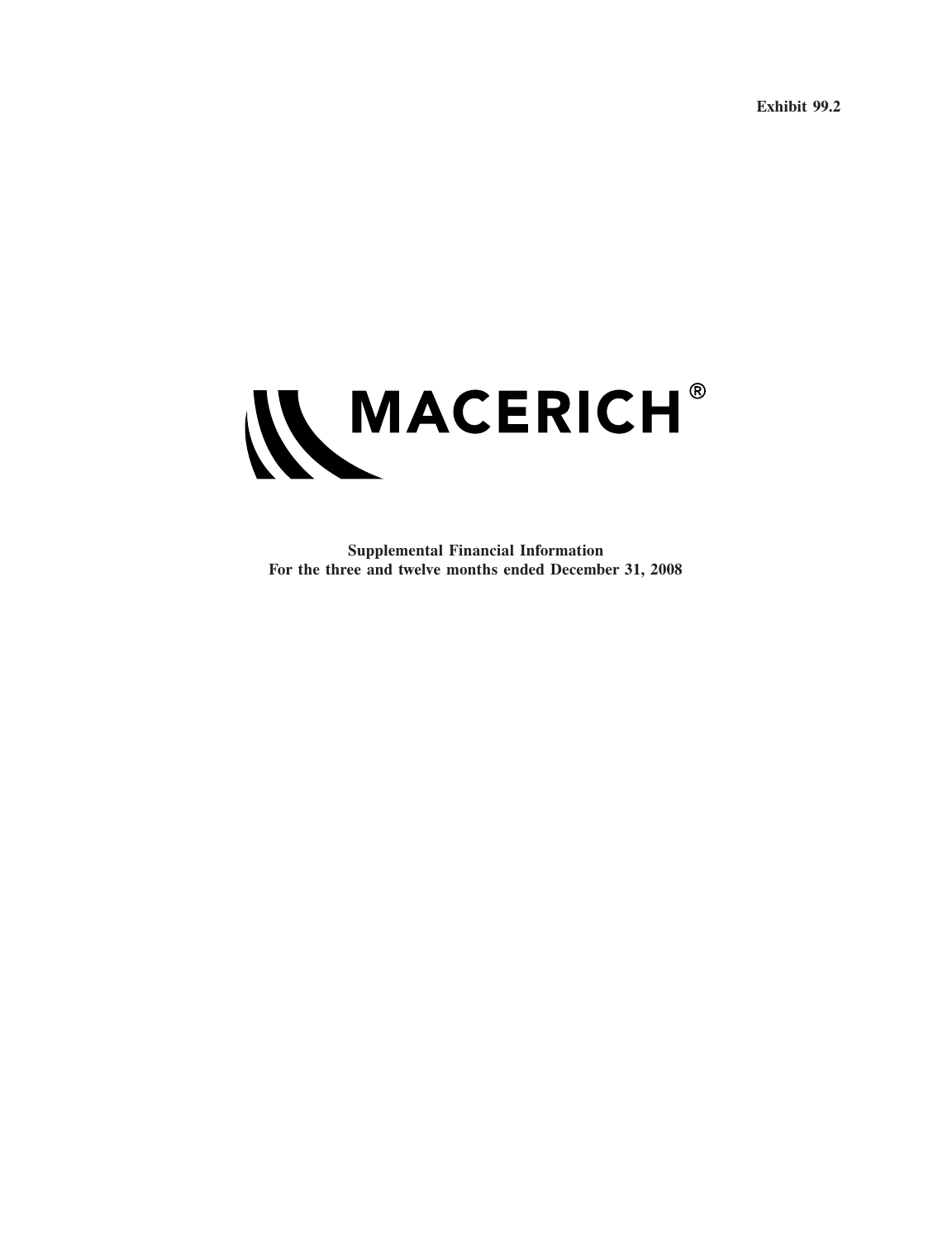#### **Supplemental Financial and Operating Information**

#### **Table of Contents**

All information included in this supplemental financial package is unaudited, unless otherwise indicated.

|                                               | Page No.       |
|-----------------------------------------------|----------------|
|                                               | $1 - 3$        |
|                                               | 1              |
| Capital information and market capitalization | $\overline{2}$ |
|                                               | 3              |
|                                               | $4 - 5$        |
|                                               | $\overline{4}$ |
|                                               | 5              |
|                                               | $6-9$          |
|                                               | 6              |
|                                               | 7              |
|                                               | 8              |
|                                               | 9              |
|                                               | $10-13$        |
|                                               | 10             |
|                                               | 11             |
|                                               | $12 - 13$      |
|                                               | 14-15          |
|                                               | 14             |
|                                               | 15             |
|                                               | 16             |

This supplemental financial information should be read in connection with the Company's fourth quarter 2008 earnings announcement (included as Exhibit 99.1 of the Company's Current Report on 8-K, event date February 11, 2009) as certain disclosures, definitions and reconciliations in such announcement have not been included in this supplemental financial information.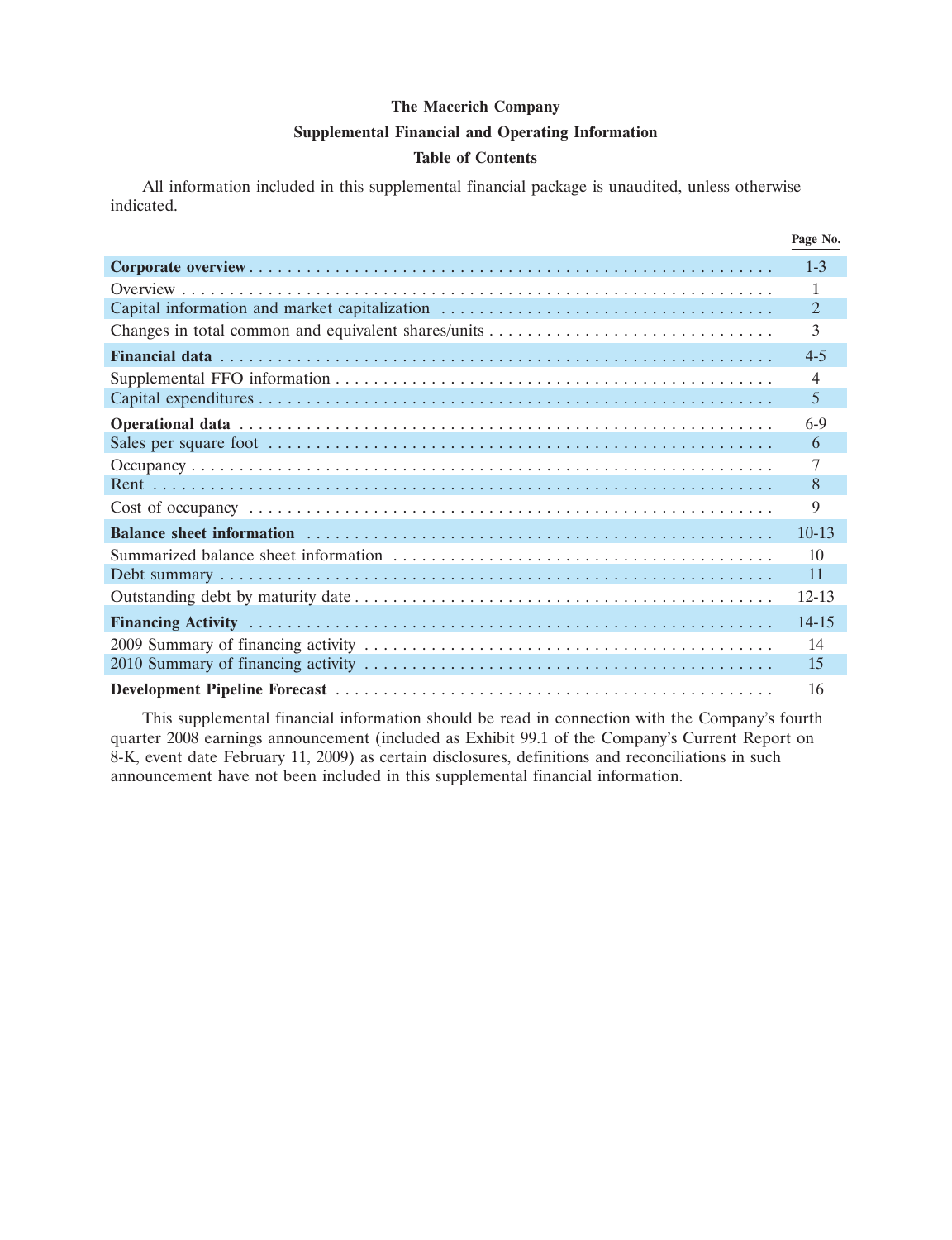#### **Supplemental Financial and Operating Information**

#### **Overview**

The Macerich Company (the ''Company'') is involved in the acquisition, ownership, development, redevelopment, management and leasing of regional and community shopping centers located throughout the United States. The Company is the sole general partner of, and owns a majority of the ownership interests in, The Macerich Partnership, L.P., a Delaware limited partnership (the ''Operating Partnership'').

As of December 31, 2008, the Operating Partnership owned or had an ownership interest in 72 regional malls and 20 community shopping centers aggregating approximately 77 million square feet of gross leasable area (''GLA''). These 92 regional malls and community shopping centers are referred to hereinafter as the "Centers", unless the context requires otherwise.

The Company is a self-administered and self-managed real estate investment trust (''REIT'') and conducts all of its operations through the Operating Partnership and the Company's management companies (collectively, the ''Management Companies'').

All references to the Company in this Exhibit include the Company, those entities owned or controlled by the Company and predecessors of the Company, unless the context indicates otherwise.

This document contains information that constitutes forward-looking statements and includes information regarding expectations regarding the Company's refinancing, development, redevelopment and expansion activities. Stockholders are cautioned that any such forward-looking statements are not guarantees of future performance and involve risks, uncertainties and other factors that may cause actual results, performance or achievements of the Company to vary materially from those anticipated, expected or projected. Such factors include, among others, general industry, economic and business conditions; adverse changes in the real estate markets, including the liquidity of real estate investments; and risks of real estate development, redevelopment, and expansion, including availability, terms and cost of financing, construction delays, environmental and safety requirements, budget overruns, sunk costs and lease-up. Real estate development, redevelopment and expansion activities are also subject to risks relating to the inability to obtain, or delays in obtaining, all necessary zoning, land-use, building, and occupancy and other required governmental permits and authorizations and governmental actions and initiatives (including legislative and regulatory changes) as well as terrorist activities which could adversely affect all of the above factors. Furthermore, occupancy rates and rents at a newly completed property may not be sufficient to make the property profitable. The reader is directed to the Company's various filings with the Securities and Exchange Commission, including the Annual Report on Form 10-K/A for the year ended December 31, 2007 and the Quarterly Reports on Form 10-Q, for a discussion of such risks and uncertainties, which discussion is incorporated herein by reference. The Company does not intend, and undertakes no obligation, to update any forward-looking information to reflect events or circumstances after the date of this document or to reflect the occurrence of unanticipated events unless required by law to do so.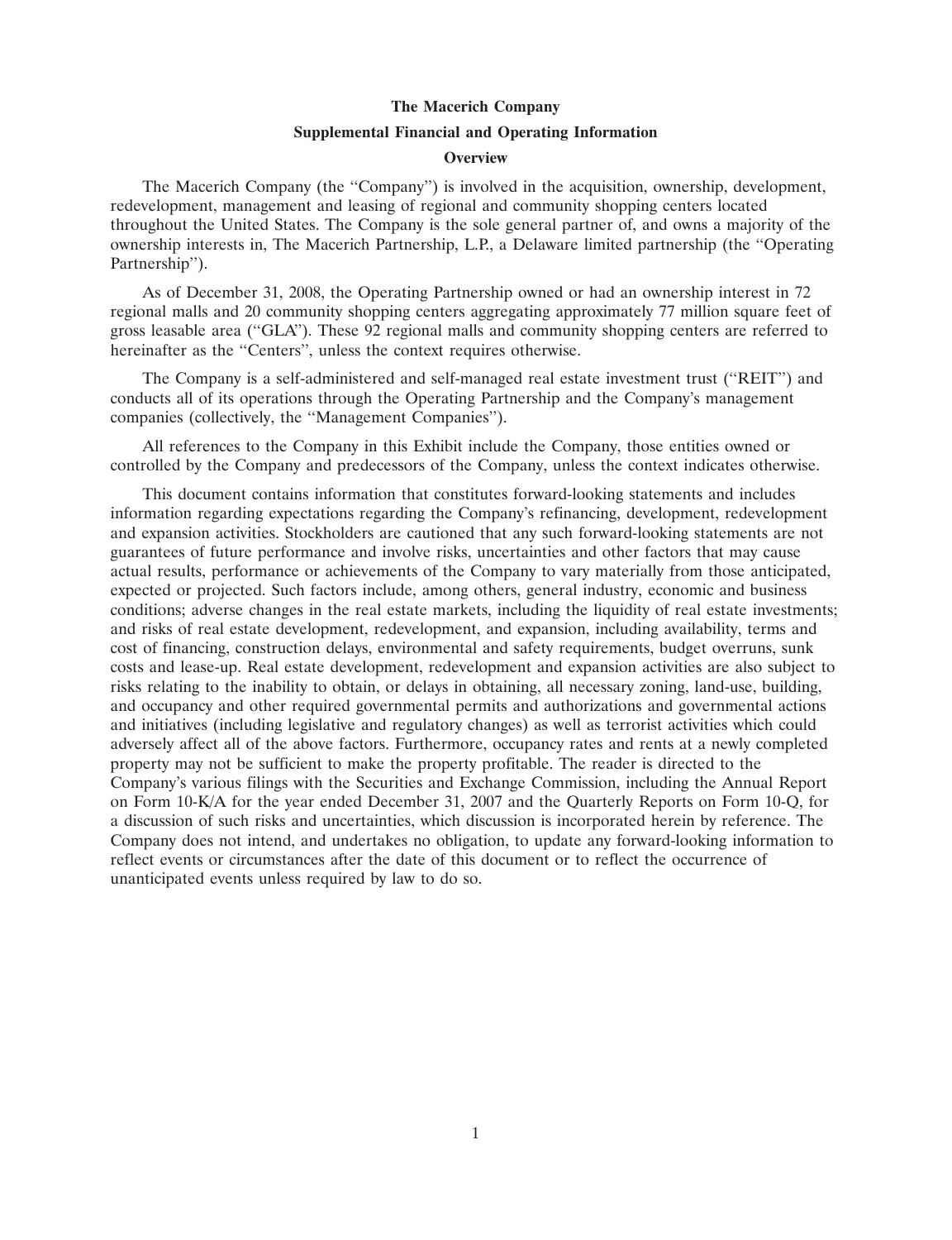# **Supplemental Financial and Operating Information (unaudited)**

| <b>Capital Information and Market Capitalization</b> |  |  |  |
|------------------------------------------------------|--|--|--|
|------------------------------------------------------|--|--|--|

|                                                               | <b>Period Ended</b> |             |         |                                            |              |              |         |              |  |         |
|---------------------------------------------------------------|---------------------|-------------|---------|--------------------------------------------|--------------|--------------|---------|--------------|--|---------|
|                                                               |                     | 12/31/2008  |         | 12/31/2007                                 |              | 12/31/2006   |         | 12/31/2005   |  |         |
|                                                               |                     |             |         | dollars in thousands except per share data |              |              |         |              |  |         |
| Closing common stock price per share $\dots$ .                | \$                  | 18.16       | \$      | 71.06                                      | $\mathbb{S}$ | 86.57        | \$      | 67.14        |  |         |
| 52 week high $\dots \dots \dots \dots \dots \dots \dots$      | \$                  | 76.50       | \$      | 103.59                                     | \$           | 87.10        | \$      | 71.22        |  |         |
| 52 week low $\dots \dots \dots \dots \dots \dots \dots \dots$ | \$                  | 8.31        | \$      | 69.44                                      | \$           | 66.70        | \$      | 53.10        |  |         |
| Shares outstanding at end of period                           |                     |             |         |                                            |              |              |         |              |  |         |
| Class A participating convertible preferred                   |                     |             |         | 2,855,393                                  |              | 2,855,393    |         | 2,855,393    |  |         |
| Class A non-participating convertible<br>preferred units      |                     | 193,164     | 219,828 |                                            |              |              | 287,176 |              |  | 287,176 |
| Series A cumulative convertible redeemable                    |                     |             |         | 3,067,131                                  |              | 3,627,131    |         | 3,627,131    |  |         |
| Common shares and partnership units                           |                     | 88,529,334  |         | 84,864,600                                 |              | 84,767,432   |         | 73,446,422   |  |         |
| Total common and equivalent shares/units                      |                     | 88,722,498  |         | 91,006,952                                 |              | 91,537,132   |         | 80,216,122   |  |         |
| Portfolio capitalization data                                 |                     |             |         |                                            |              |              |         |              |  |         |
| Total portfolio debt, including joint ventures                |                     |             |         |                                            |              |              |         |              |  |         |
|                                                               |                     | \$7,926,241 |         | \$7,507,559                                |              | \$6,620,271  |         | \$6,863,690  |  |         |
| Equity market capitalization                                  |                     | 1,611,201   |         | 6,466,954                                  |              | 7,924,369    |         | 5,385,710    |  |         |
| Total market capitalization                                   |                     | \$9,537,442 |         | \$13,974,513                               |              | \$14,544,640 |         | \$12,249,400 |  |         |
| Floating rate debt as a percentage of total                   |                     | 21.9%       |         | 14.8%                                      |              | 20.8%        |         | 35.7%        |  |         |

**Portfolio Capitalization at December 31, 2008**

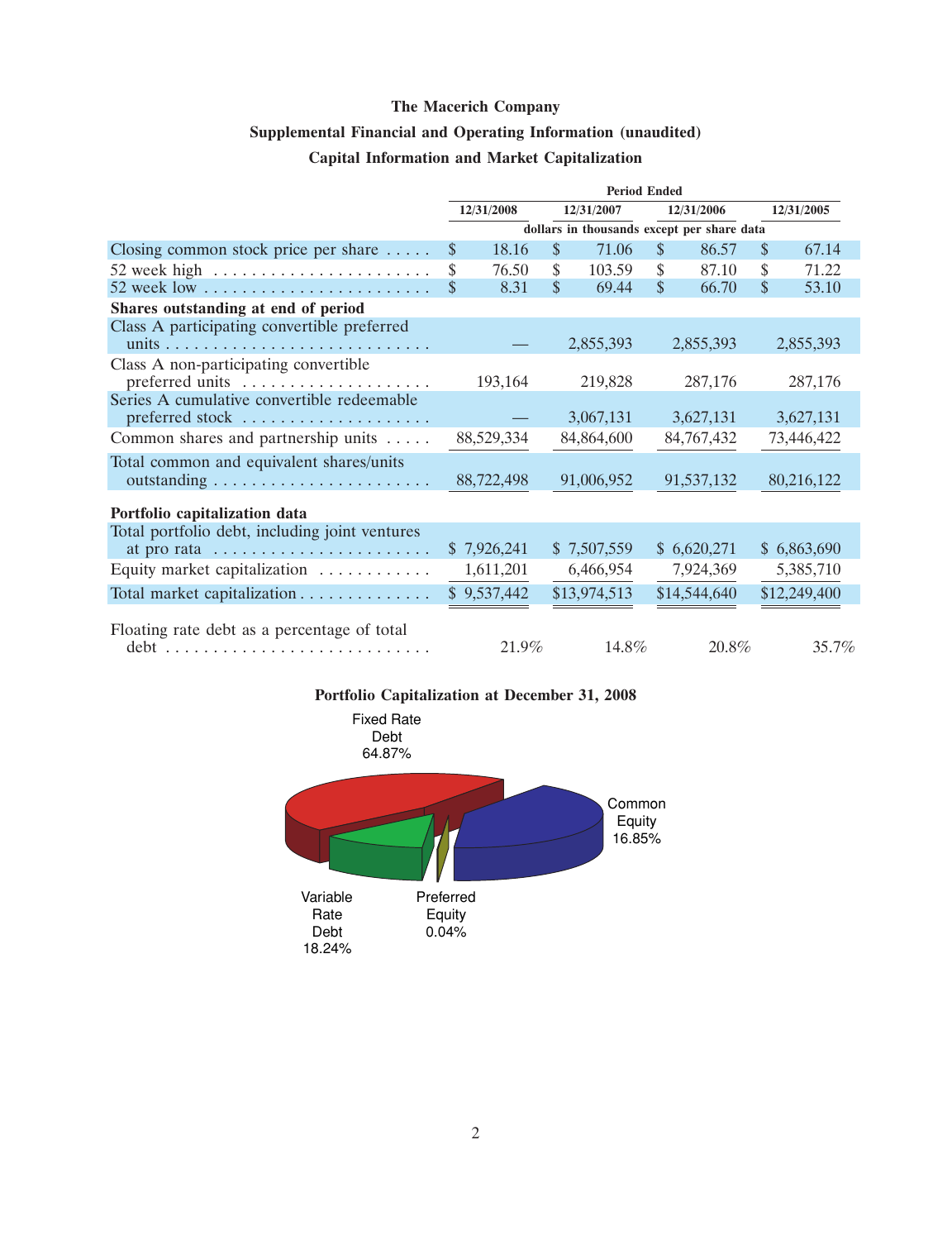### **Supplemental Financial and Operating Information (unaudited)**

### **Changes in Total Common and Equivalent Shares/Units**

|                                                                                                                                | Partnership<br>Units | Company<br>Common<br><b>Shares</b> | <b>Class A</b><br>Participating<br>Convertible<br>Preferred<br><b>Units</b><br>("PCPUs") | Class A<br><b>Non-Participating</b><br>Convertible<br><b>Preferred Units</b><br>("NPCPUs") | <b>Series A</b><br><b>Cumulative</b><br>Convertible<br>Redeemable<br>Preferred<br><b>Stock</b> | <b>Total</b><br>Common<br>and<br>Equivalent<br>Shares/<br>Units |
|--------------------------------------------------------------------------------------------------------------------------------|----------------------|------------------------------------|------------------------------------------------------------------------------------------|--------------------------------------------------------------------------------------------|------------------------------------------------------------------------------------------------|-----------------------------------------------------------------|
| Balance as of December 31, 2007 12,552,837 72,311,763                                                                          |                      |                                    | 2,855,393                                                                                | 219,828                                                                                    |                                                                                                | 3,067,131 91,006,952                                            |
| Redemption of PCPUs in exchange<br>for the distribution of interests in<br>properties<br>Issuance of stock/partnership units   |                      |                                    | (2,855,393)                                                                              |                                                                                            |                                                                                                | (2,855,393)                                                     |
| from stock option exercises,<br>restricted stock issuance or other<br>share or unit-based plans $\dots \dots$ 6,821            |                      | 219,107                            |                                                                                          |                                                                                            |                                                                                                | 225,928                                                         |
| Balance as of March 31, 2008 12,559,658 72,530,870                                                                             |                      |                                    |                                                                                          | 219,828                                                                                    |                                                                                                | 3,067,131 88,377,487                                            |
| Conversion of partnership units to<br>common shares                                                                            | (48,625)             | 48,625                             |                                                                                          |                                                                                            |                                                                                                |                                                                 |
| Conversion of partnership units to<br>$cash \dots \dots \dots \dots \dots \dots \dots \dots$                                   | (6,397)              |                                    |                                                                                          |                                                                                            |                                                                                                | (6, 397)                                                        |
| Conversion of NPCPUs to common                                                                                                 |                      | 9,999                              |                                                                                          | (9,999)                                                                                    |                                                                                                |                                                                 |
| Conversion of preferred stock to<br>common shares                                                                              |                      | 2,022,860                          |                                                                                          |                                                                                            | (2,022,860)                                                                                    |                                                                 |
| Issuance of stock/partnership units<br>from stock option exercises,<br>restricted stock issuance or other                      |                      |                                    |                                                                                          |                                                                                            |                                                                                                |                                                                 |
| share- or unit-based plans $\dots \dots$<br>Balance as of June 30, 2008 12,504,636 74,623,994                                  |                      | 11,640                             |                                                                                          | 209,829                                                                                    | 1,044,271                                                                                      | 11,640<br>88, 382, 730                                          |
| Conversion of partnership units to                                                                                             |                      |                                    |                                                                                          |                                                                                            |                                                                                                |                                                                 |
| common shares                                                                                                                  | (75,385)             | 75,385                             |                                                                                          |                                                                                            |                                                                                                |                                                                 |
| Conversion of partnership units to<br>$cash \dots \dots \dots \dots \dots \dots \dots \dots$<br>Conversion of NPCPUs to common | (5, 537)             |                                    |                                                                                          |                                                                                            |                                                                                                | (5, 537)                                                        |
| shares                                                                                                                         |                      | 16,665                             |                                                                                          | (16,665)                                                                                   |                                                                                                |                                                                 |
| Conversion of preferred stock to<br>common shares                                                                              |                      | 1,044,271                          |                                                                                          |                                                                                            | (1,044,271)                                                                                    |                                                                 |
| Issuance of stock/partnership units<br>from stock option exercises,<br>restricted stock issuance or other                      |                      |                                    |                                                                                          |                                                                                            |                                                                                                |                                                                 |
| share or unit based plans $\dots \dots$                                                                                        |                      | 325,552                            |                                                                                          |                                                                                            |                                                                                                | 325,552                                                         |
| Balance as of September 30, 2008 12,423,714 76,085,867                                                                         |                      |                                    |                                                                                          | 193,164                                                                                    |                                                                                                | 88,702,745                                                      |
| Conversion of partnership units to<br>common shares                                                                            | (769, 605)           | 769,605                            |                                                                                          |                                                                                            |                                                                                                |                                                                 |
| Conversion of partnership units to<br>$cash \dots \dots \dots \dots \dots$                                                     | (8,409)              |                                    |                                                                                          |                                                                                            |                                                                                                | (8,409)                                                         |
| Issuance of stock/partnership units<br>from stock option exercises,<br>restricted stock issuance or other                      |                      |                                    |                                                                                          |                                                                                            |                                                                                                |                                                                 |
| share- or unit-based plans                                                                                                     |                      | 28,162                             |                                                                                          |                                                                                            |                                                                                                | 28,162                                                          |
| Balance as of December 31, 2008 11,645,700 76,883,634                                                                          |                      |                                    |                                                                                          | 193,164                                                                                    |                                                                                                | 88,722,498                                                      |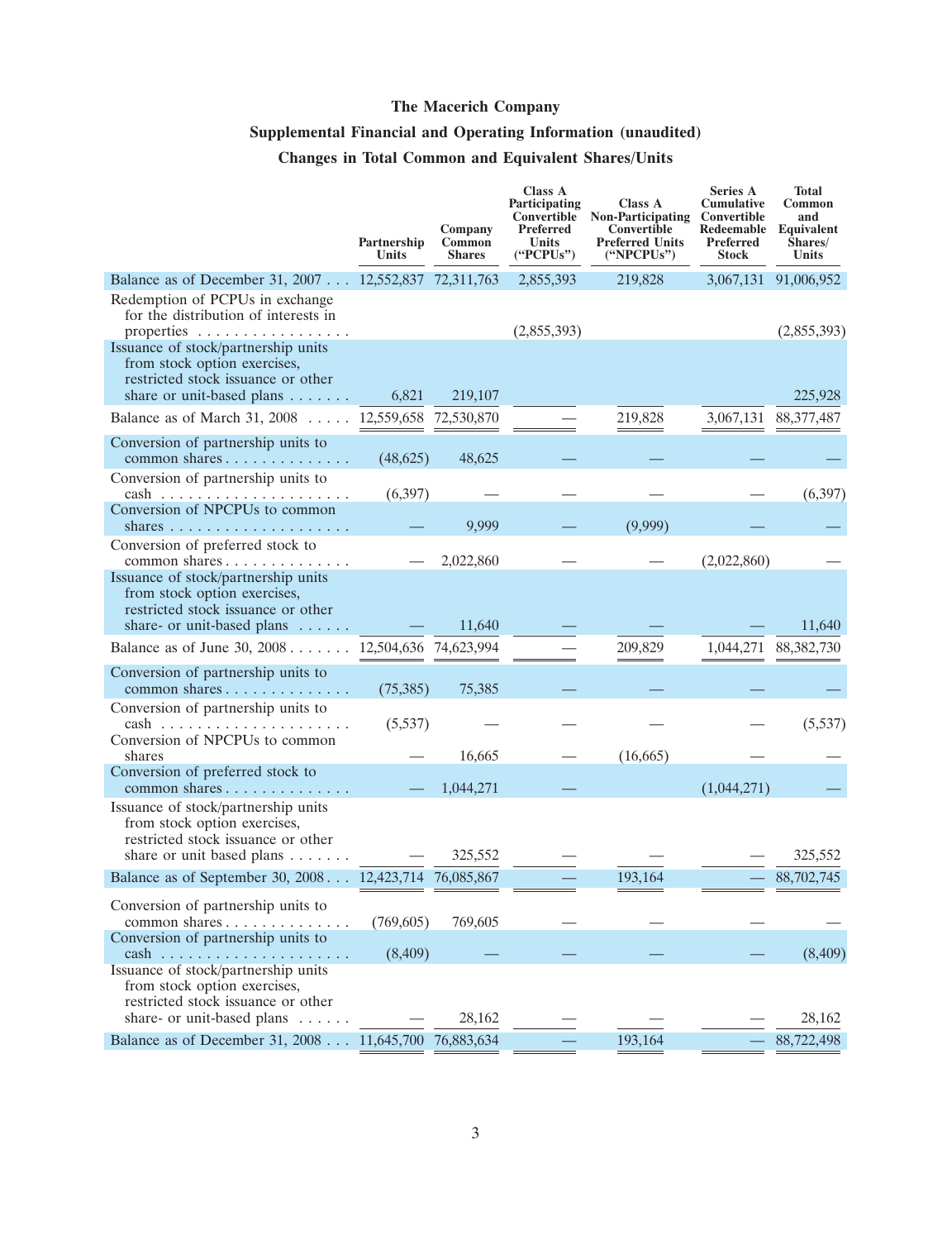### **Supplemental Financial and Operating Information (unaudited) Supplemental Funds from Operations (''FFO'') Information(a)**

|                                                                       |        |                                            | As of December 31,  |                                             |
|-----------------------------------------------------------------------|--------|--------------------------------------------|---------------------|---------------------------------------------|
|                                                                       |        |                                            | 2008                | 2007                                        |
|                                                                       |        |                                            |                     | dollars in millions                         |
|                                                                       |        |                                            | \$62.2\$            | \$61.0                                      |
|                                                                       |        | For the Three Months Ended<br>December 31, |                     | For the Twelve Months Ended<br>December 31, |
|                                                                       | 2008   | 2007                                       | 2008                | 2007                                        |
|                                                                       |        |                                            | dollars in millions |                                             |
| Lease termination fees $\ldots$ ,,,,,,,,,,,,,                         | \$3.6  | \$ 1.2                                     | \$12.4              | \$12.8                                      |
| Straight line rental income                                           | \$0.9  | \$4.6                                      | \$8.7               | \$13.5                                      |
| Gain on sales of undepreciated assets                                 | \$0.3  | \$10.0                                     | \$3.8               | \$10.8                                      |
|                                                                       |        |                                            |                     |                                             |
| Amortization of acquired above- and<br>below-market leases (SFAS 141) | \$14.2 | \$3.6                                      | \$27.4              | \$15.1                                      |
| Amortization of debt premiums                                         | \$2.9  | \$ 2.9                                     | \$11.1              | \$13.5                                      |
| Interest capitalized                                                  | \$8.3  | \$8.6                                      | \$37.0              | \$34.6                                      |

(a) All joint venture amounts included at pro rata.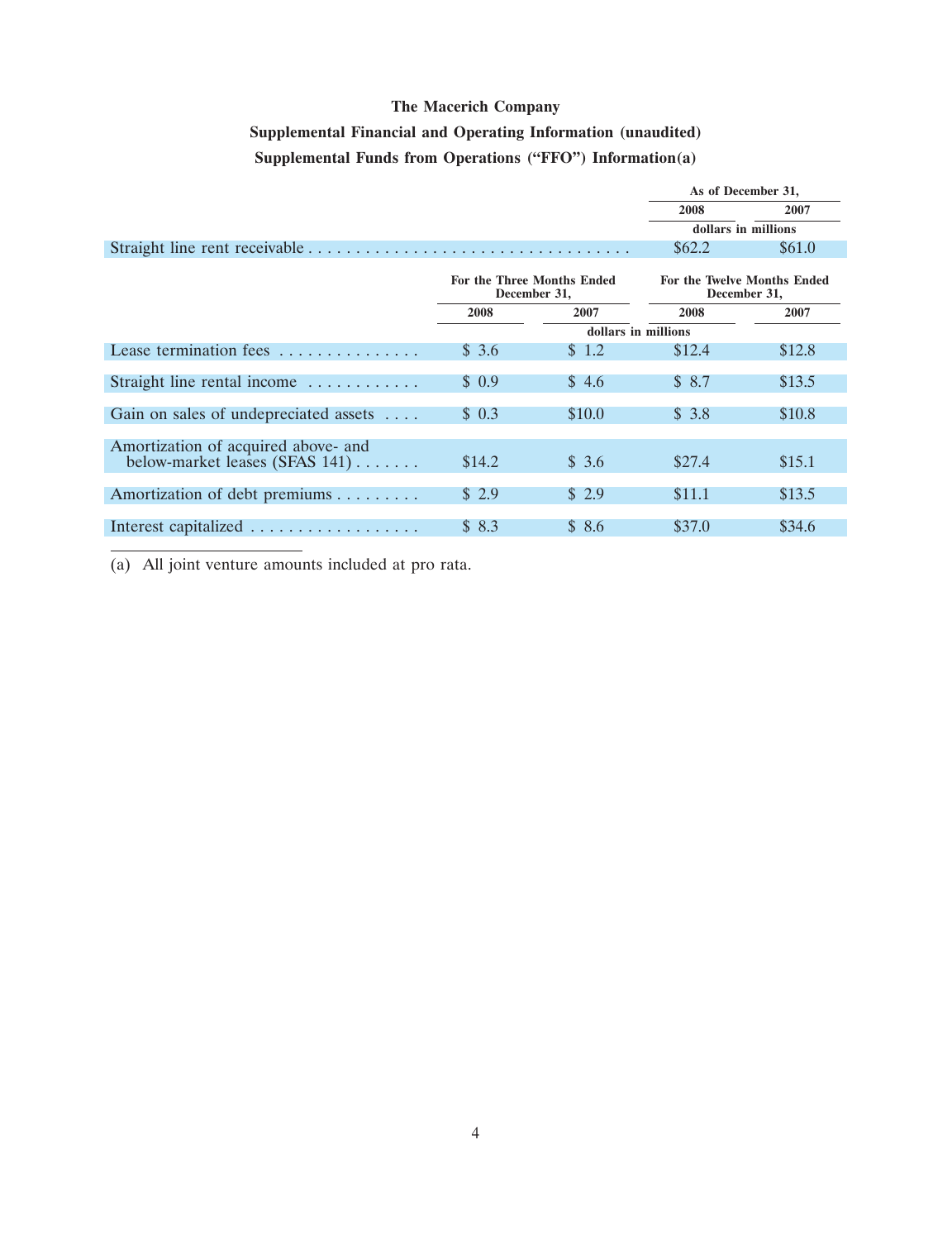### **Supplemental Financial and Operating Information (unaudited)**

### **Capital Expenditures**

|                                                      | <b>Year Ended</b><br>12/31/2008 | <b>Year Ended</b><br>12/31/2007 | <b>Year Ended</b><br>12/31/2006 |
|------------------------------------------------------|---------------------------------|---------------------------------|---------------------------------|
|                                                      |                                 | dollars in millions             |                                 |
| <b>Consolidated Centers</b>                          |                                 |                                 |                                 |
| Acquisitions of property and equipment               | \$ 87.5                         | \$<br>387.9                     | \$580.5                         |
| Development, redevelopment and expansions of Centers | 446.1                           | 545.9                           | 184.3                           |
| Renovations of Centers                               | 8.5                             | 31.1                            | 51.4                            |
| Tenant allowances                                    | 14.6                            | 28.0                            | 27.0                            |
| Deferred leasing charges                             | 22.3                            | 21.6                            | 21.6                            |
|                                                      | \$579.0                         | \$1,014.5                       | \$864.8                         |
| Joint Venture Centers(a)                             |                                 |                                 |                                 |
| Acquisitions of property and equipment               | \$294.4                         | $\mathcal{S}$<br>24.8           | \$28.7                          |
| Development, redevelopment and expansions of Centers | 60.8                            | 33.5                            | 48.8                            |
| Renovations of Centers                               | 3.1                             | 10.5                            | 8.1                             |
| Tenant allowances                                    | 13.8                            | 15.1                            | 13.8                            |
| Deferred leasing charges                             | 5.0                             | 4.2                             | 4.3                             |
|                                                      | \$377.1                         | \$<br>88.1                      | \$103.7                         |

(a) All joint venture amounts at pro rata.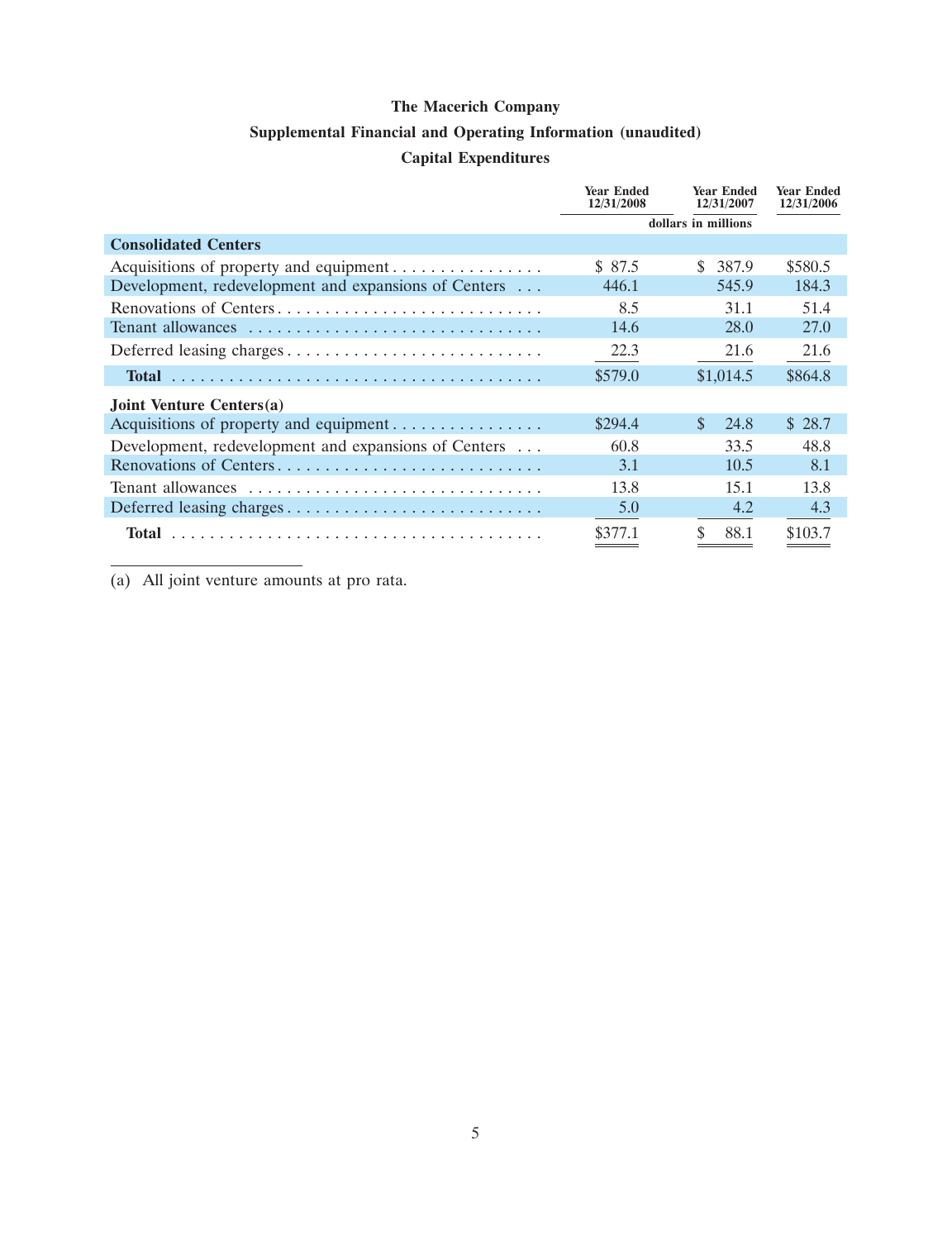## **Supplemental Financial and Operating Information (unaudited)**

#### **Sales Per Square Foot(a)**

|                 | <b>Wholly Owned</b> Joint Venture<br><b>Centers</b> | <b>Centers</b> | Total<br><b>Centers</b> |
|-----------------|-----------------------------------------------------|----------------|-------------------------|
|                 | \$420                                               | \$460          | \$441                   |
| $12/31/2007(b)$ | \$448                                               | \$486          | \$467                   |
|                 | \$435                                               | \$470          | \$452                   |

(a) Sales are based on reports by retailers leasing mall and freestanding stores for the trailing 12 months for tenants which have occupied such stores for a minimum of 12 months. Sales per square foot are based on tenants 10,000 square feet and under for regional malls.

(b) Sales per square foot were \$467 after giving effect to the Rochester Redemption, including The Shops at North Bridge and excluding the Community/Specialty Centers.

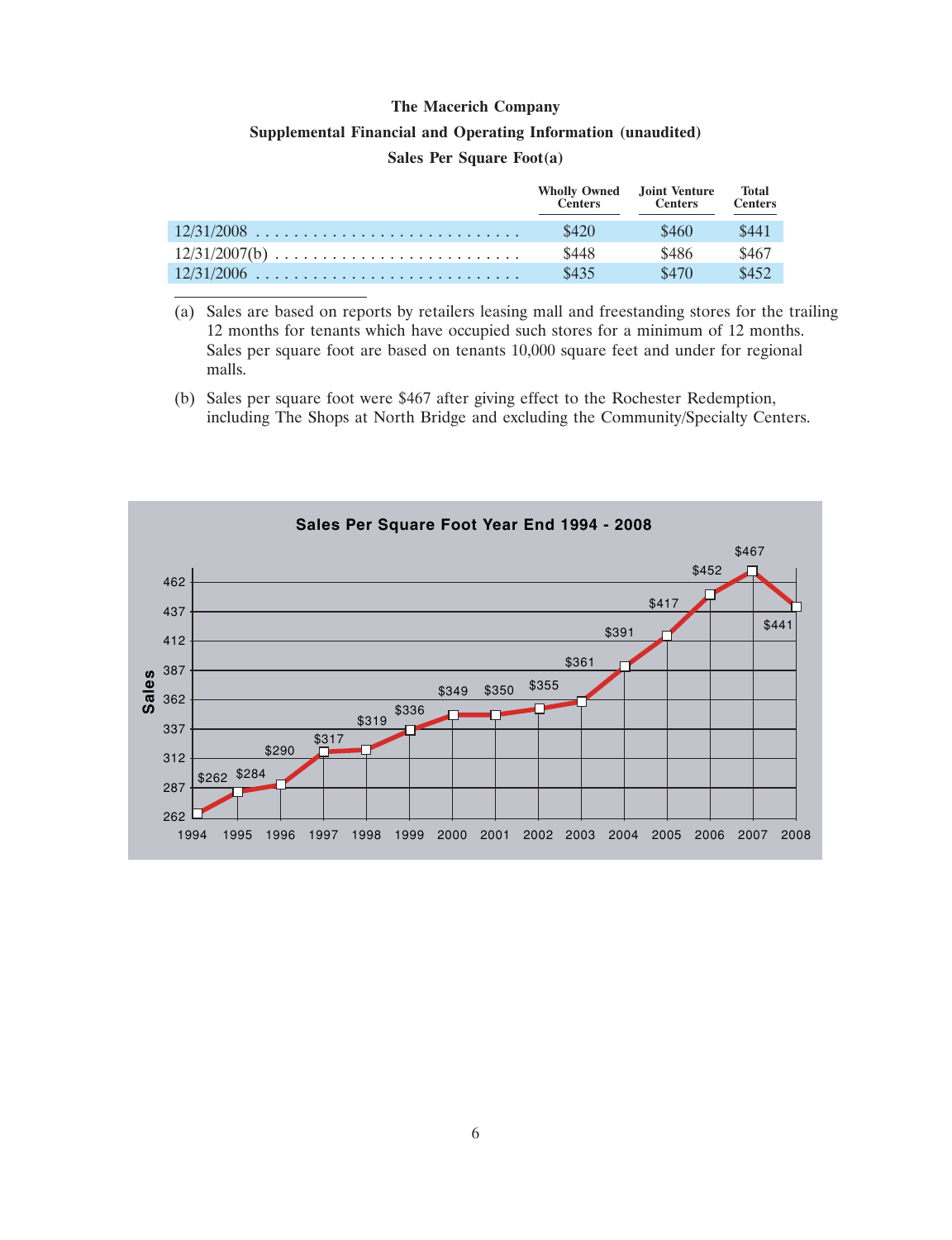#### **Supplemental Financial and Operating Information (unaudited)**

#### **Occupancy**

| <b>Wholly Owned</b><br>Regional<br>Malls(a) | Joint Venture<br>Regional<br>Malls(a) | <b>Total</b><br>Regional<br>$M$ alls $(a)$ |
|---------------------------------------------|---------------------------------------|--------------------------------------------|
| $91.6\%$                                    | 92.8%                                 | 92.3%                                      |
| 92.8%                                       | 93.3%                                 | 93.1%                                      |
| $93.1\%$                                    | 93.7%                                 | $93.4\%$                                   |
|                                             |                                       |                                            |
| <b>Wholly Owned</b><br>Centers(b)           | Joint Venture<br>Centers(b)           | <b>Total</b><br>Centers(b)                 |
| $91.3\%$                                    | $93.1\%$                              | $92.3\%$                                   |
| 92.8%                                       | 94.0%                                 | $93.5\%$                                   |
|                                             |                                       |                                            |

(a) Only includes regional malls. Occupancy data excludes space under development and redevelopment.

(b) Includes regional malls and community shopping centers. Occupancy data excludes space under development and redevelopment.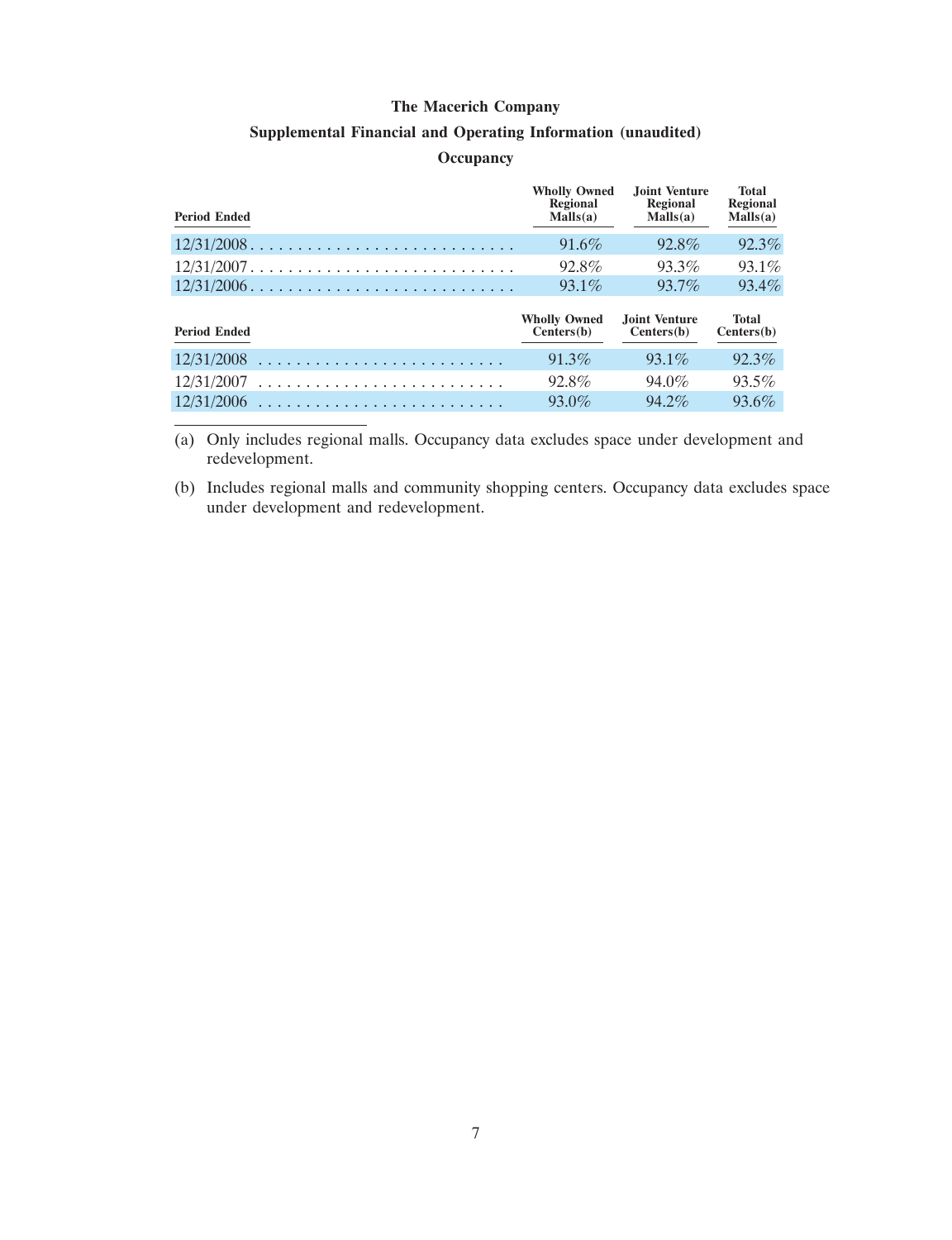#### **Supplemental Financial and Operating Information (unaudited)**

**Rent**

|                              | <b>Average Base Rent</b><br>PSF(a) | <b>Average Base Rent</b><br><b>PSF</b> on Leases<br><b>Commencing During</b><br>the $Period(b)$ | <b>Average Base Rent</b><br><b>PSF</b> on Leases<br>Expiring(c) |
|------------------------------|------------------------------------|-------------------------------------------------------------------------------------------------|-----------------------------------------------------------------|
| <b>Wholly Owned Centers</b>  |                                    |                                                                                                 |                                                                 |
| $12/31/2008$                 | \$41.39                            | \$42.70                                                                                         | \$35.14                                                         |
| $12/31/2007$                 | \$38.49                            | \$43.23                                                                                         | \$34.21                                                         |
| $12/31/2006$                 | \$37.55                            | \$38.40                                                                                         | \$31.92                                                         |
| <b>Joint Venture Centers</b> |                                    |                                                                                                 |                                                                 |
| $12/31/2008$                 | \$42.14                            | \$49.74                                                                                         | \$37.61                                                         |
| $12/31/2007$                 | \$38.72                            | \$47.12                                                                                         | \$34.87                                                         |
| $12/31/2006$                 | \$37.94                            | \$41.43                                                                                         | \$36.19                                                         |

(a) Average base rent per square foot is based on Mall and Freestanding Store GLA for spaces 10,000 square feet and under, occupied as of the applicable date, for each of the Centers owned by the Company. Leases for Promenade at Casa Grande, SanTan Village Power Center and SanTan Village Regional Center were excluded for Years 2007 and 2008. Leases for The Market at Estrella Falls and Santa Monica Place were excluded for Year 2008.

- (b) The average base rent per square foot on lease signings commencing during the period represents the actual rent to be paid during the first twelve months for tenants 10,000 square feet and under. Lease signings for Promenade at Casa Grande, SanTan Village Power Center and SanTan Village Regional Center were excluded for Years 2007 and 2008. Lease signings for The Market at Estrella Falls and Santa Monica Place were excluded for Year 2008.
- (c) The average base rent per square foot on leases expiring during the period represents the final year minimum rent, on a cash basis, for all tenant leases 10,000 square feet and under expiring during the year. Leases for Promenade at Casa Grande, SanTan Village Power Center and SanTan Village Regional Center were excluded for Years 2007 and 2008. Leases for The Market at Estrella Falls and Santa Monica Place were excluded for Year 2008.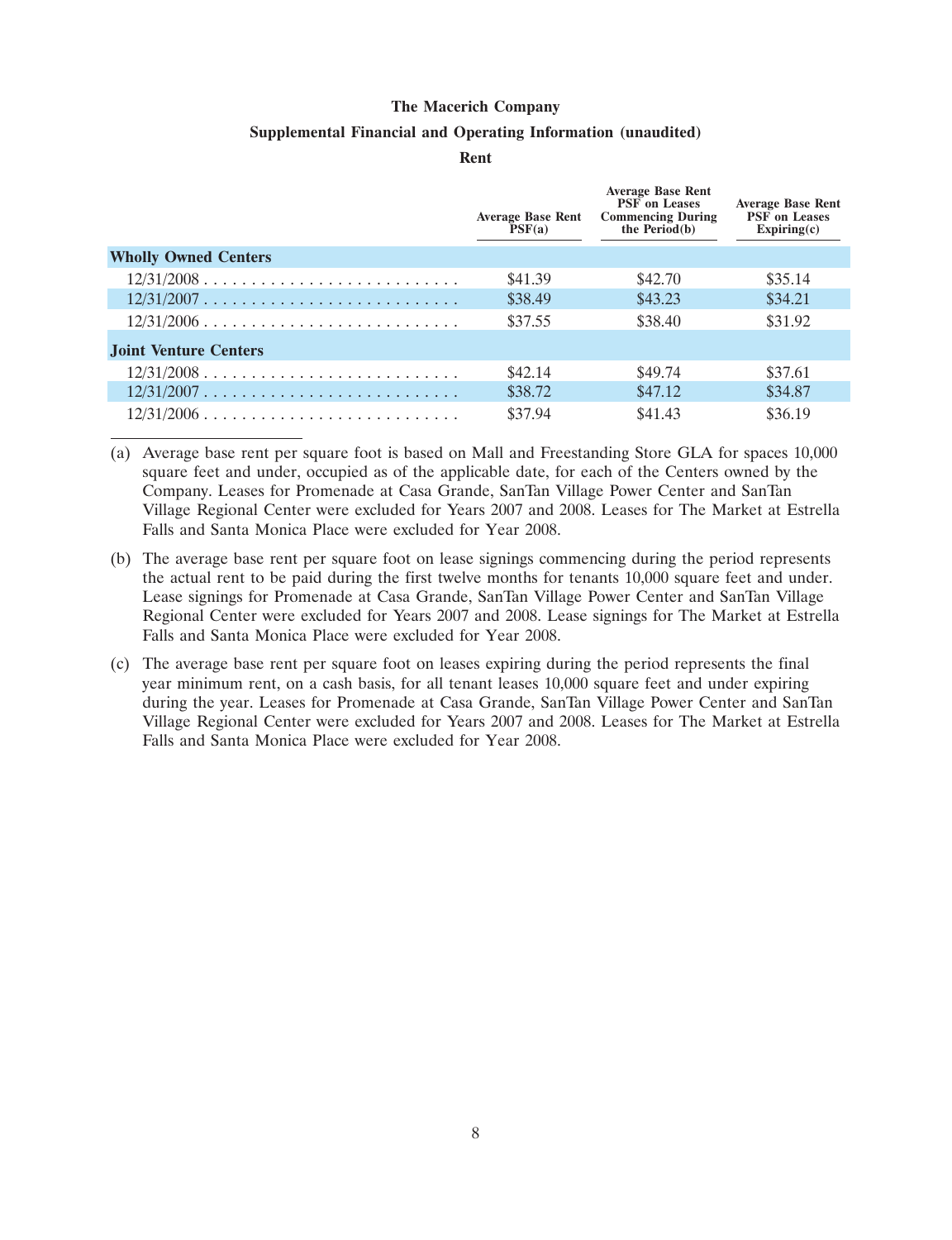### **Supplemental Financial and Operating Information (unaudited)**

### **Cost of Occupancy**

|                                                                   | For Years Ended December 31, |          |          |  |  |
|-------------------------------------------------------------------|------------------------------|----------|----------|--|--|
|                                                                   | 2008                         | 2007     | 2006     |  |  |
| <b>Wholly Owned Centers</b>                                       |                              |          |          |  |  |
|                                                                   | 89%                          | 8.0%     | 8.1%     |  |  |
| Percentage rents                                                  | $0.4\%$                      | $0.4\%$  | $0.4\%$  |  |  |
| Expense recoveries(a) $\dots \dots \dots \dots \dots \dots \dots$ | $4.4\%$                      | 3.8%     | $3.7\%$  |  |  |
|                                                                   | $137\%$                      | $12.2\%$ | $12.2\%$ |  |  |

|                                                                   | For Years Ended December 31, |                          |          |  |
|-------------------------------------------------------------------|------------------------------|--------------------------|----------|--|
|                                                                   | 2008                         | 2007                     | 2006     |  |
| <b>Joint Venture Centers</b>                                      |                              |                          |          |  |
|                                                                   | $8.2\%$                      | $7.3\%$                  | $7.2\%$  |  |
| Percentage rents                                                  | $0.4\%$                      | $0.5\%$                  | $0.6\%$  |  |
| Expense recoveries(a) $\dots \dots \dots \dots \dots \dots \dots$ | $3.9\%$                      | $3.2\%$                  | $3.1\%$  |  |
|                                                                   | $12.5\%$                     | $11.0\%$                 | $10.9\%$ |  |
|                                                                   |                              | <b>Contract Contract</b> |          |  |

(a) Represents real estate tax and common area maintenance charges.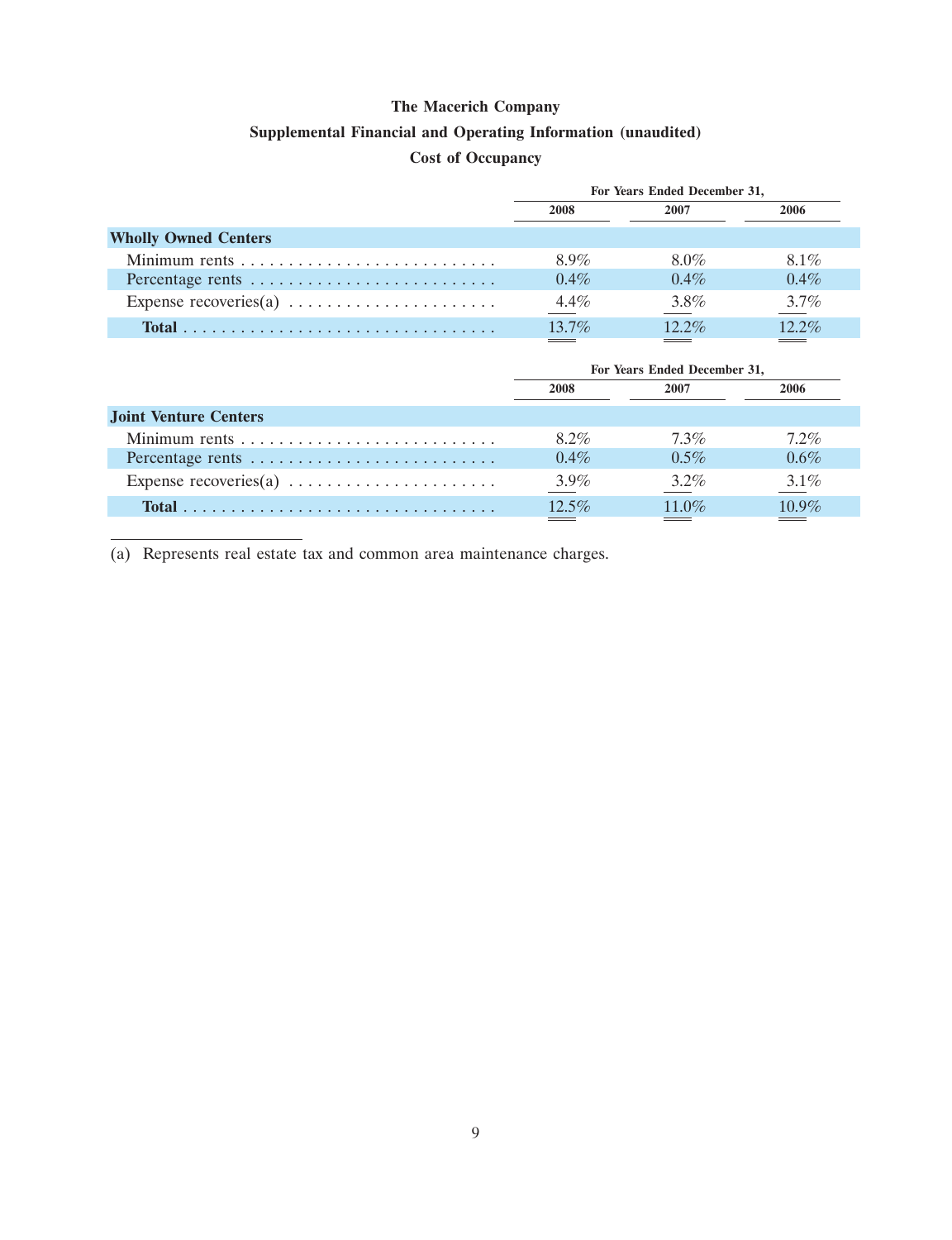## **Supplemental Financial and Operating Information (unaudited)**

### **Summarized Balance Sheet Information**

|                                                               |                      | December 31, December 31,<br>2008 |               | 2007      |
|---------------------------------------------------------------|----------------------|-----------------------------------|---------------|-----------|
|                                                               | dollars in thousands |                                   |               |           |
|                                                               |                      | 66.529                            | <sup>\$</sup> | 85,273    |
| Pro rata cash and cash equivalents on unconsolidated entities |                      | 91,103                            |               | 56,194    |
|                                                               |                      | 6,374,015                         |               | 6,187,473 |
|                                                               |                      | 1,013,930                         |               | 785,643   |
|                                                               |                      | 8,012,216                         |               | 7,937,097 |
|                                                               |                      | 5.975.269                         |               | 5,762,958 |
| Pro rata share of debt on unconsolidated entities             |                      | 2,017,705                         |               | 1,820,411 |

(a) Includes construction in process of \$600,773 at December 31, 2008 and \$442,670 at December 31, 2007.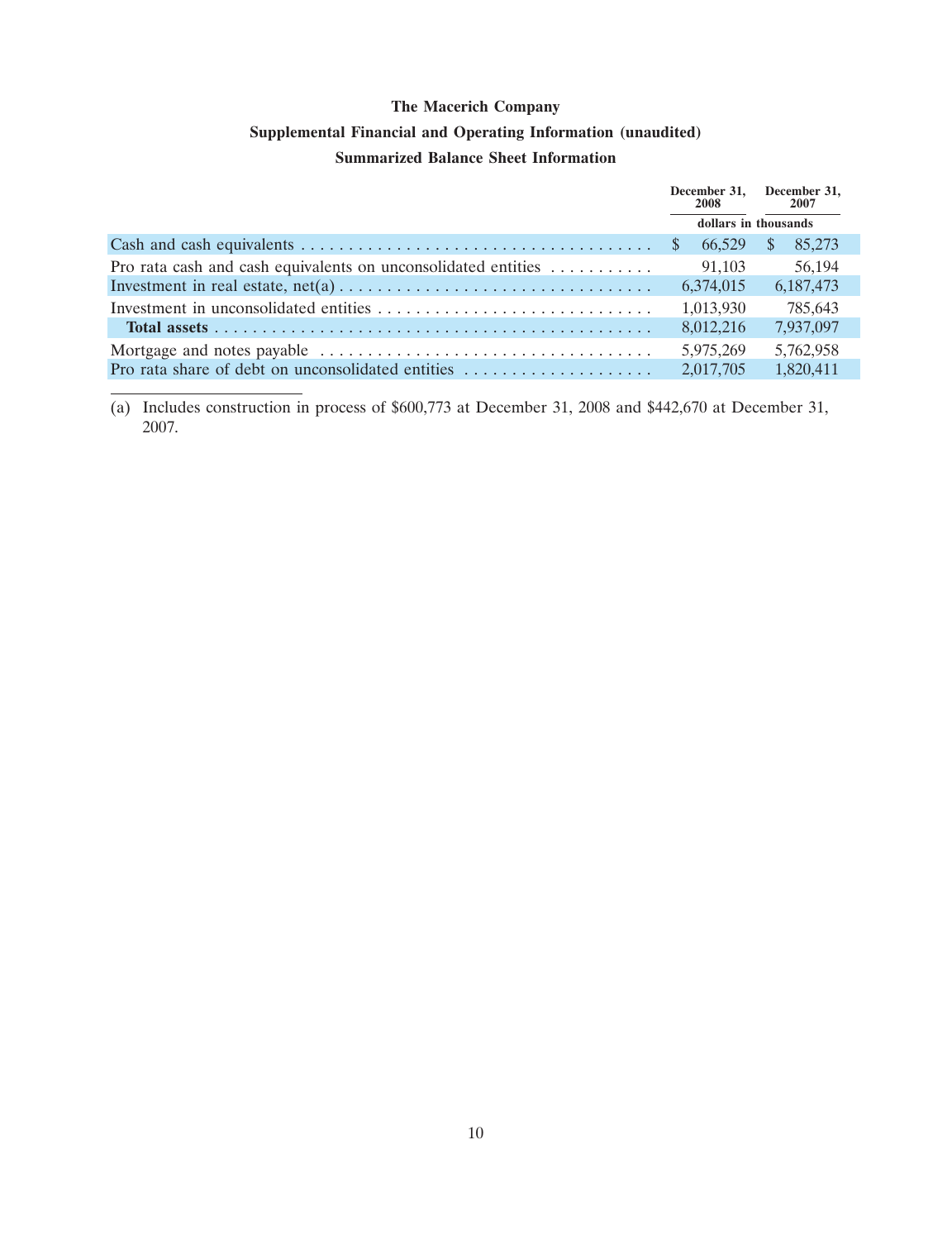### **Supplemental Financial and Operating Information (unaudited)**

### **Debt Summary (at Company's pro rata share)**

|                                                                                           | As of December 31, 2008 |             |             |  |  |  |
|-------------------------------------------------------------------------------------------|-------------------------|-------------|-------------|--|--|--|
|                                                                                           | <b>Fixed Rate</b>       | Total       |             |  |  |  |
|                                                                                           | dollars in thousands    |             |             |  |  |  |
|                                                                                           | \$4,350,808             | \$1,557,728 | \$5,908,536 |  |  |  |
| Unconsolidated debt $\ldots, \ldots, \ldots, \ldots, \ldots, \ldots, \ldots, \ldots$      | 1,836,210               | 181,495     | 2,017,705   |  |  |  |
| Total debt $\ldots \ldots \ldots \ldots \ldots \ldots \ldots \ldots \ldots \ldots \ldots$ | \$6,187,018             | \$1,739,223 | \$7,926,241 |  |  |  |
|                                                                                           | 5.75%                   | $3.22\%$    | $5.19\%$    |  |  |  |
| Weighted average maturity (years)                                                         |                         |             | 3.35        |  |  |  |

(a) Excludes swapped floating rate debt. Swapped debt is included in the fixed debt category.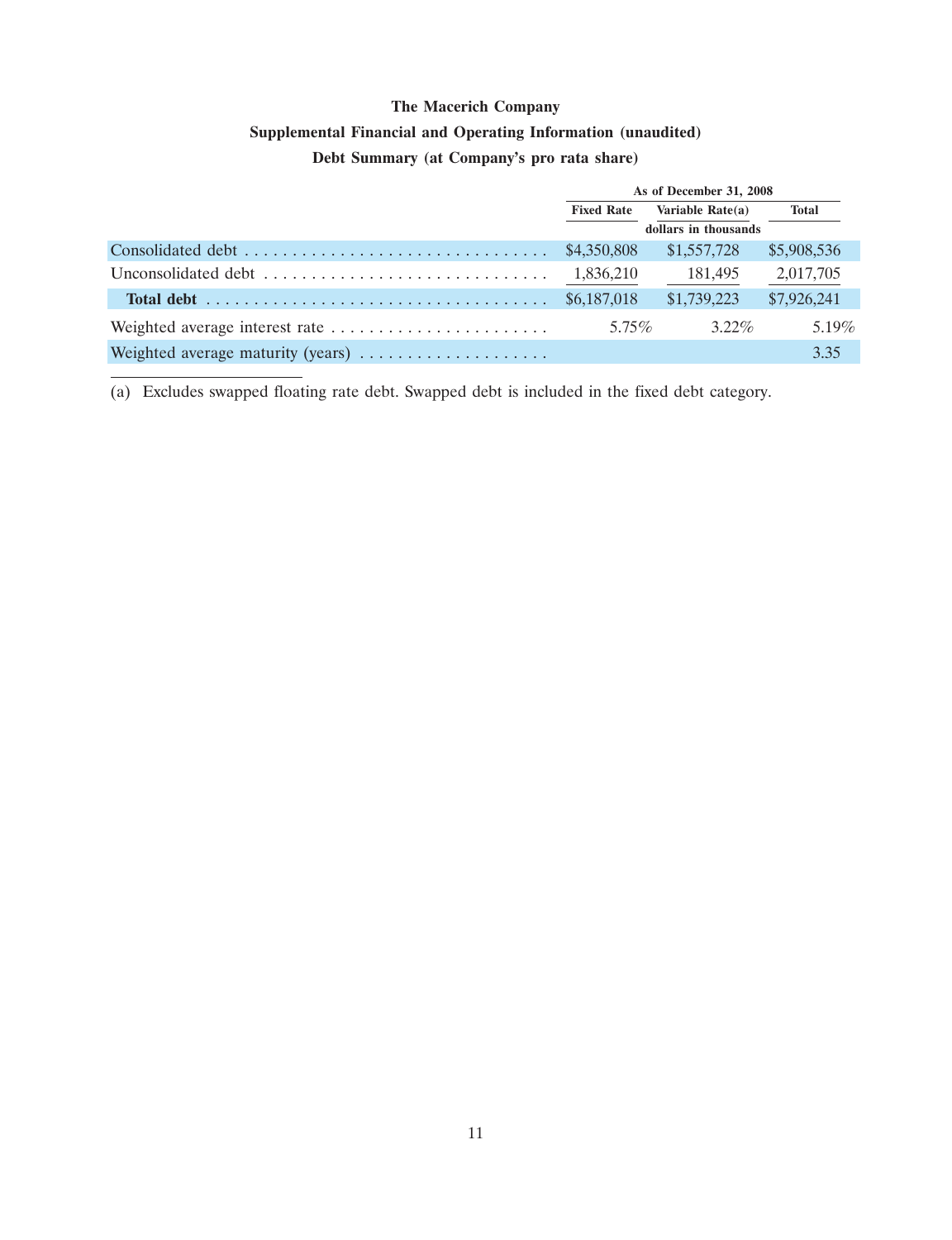#### **The Macerich Company Supplemental Financial and Operating Information (Unaudited) Outstanding Debt by Maturity Date**

|                                                                              | As of December 31, 2008             |                      |                          |                                        |                        |  |  |
|------------------------------------------------------------------------------|-------------------------------------|----------------------|--------------------------|----------------------------------------|------------------------|--|--|
|                                                                              | <b>Effective</b><br><b>Interest</b> |                      |                          |                                        | <b>Total Debt</b>      |  |  |
| Center/Entity (dollars in thousands)                                         | <b>Maturity Date</b>                | Rate $(a)$           | Fixed<br><b>Floating</b> |                                        | Balance (a)            |  |  |
| <i>I. Consolidated Assets:</i>                                               |                                     |                      |                          |                                        |                        |  |  |
|                                                                              | 03/01/09                            | 7.11%                | 88,913<br>S              | \$                                     | S<br>88,913            |  |  |
|                                                                              | 05/01/09                            | 8.18%                | 25,805                   | $\equiv$                               | 25,805                 |  |  |
|                                                                              | 05/01/09                            | 5.89%                | 20,259                   |                                        | 20,259                 |  |  |
|                                                                              | 07/01/09                            | $4.94\%$<br>4.79%    | 79,657<br>42,608         | $\equiv$<br>$\overline{\phantom{0}}$   | 79,657<br>42,608       |  |  |
| Macerich Partnership Term Loan (c)                                           | 11/01/09<br>04/26/10                | $6.50\%$             | 446,250                  | $\equiv$                               | 446,250                |  |  |
| Macerich Partnership Line of Credit $(d)$                                    | 04/25/10                            | $6.23\%$             | 400,000                  |                                        | 400,000                |  |  |
| Vintage Faire Mall $\ldots \ldots \ldots \ldots \ldots \ldots \ldots \ldots$ | 09/01/10                            | 7.91%                | 63,329                   |                                        | 63.329                 |  |  |
|                                                                              | 11/01/10                            | 7.79%                | 77,888                   |                                        | 77,888                 |  |  |
|                                                                              | 01/01/11                            | 5.81\%               | 125,000                  | $\equiv$                               | 125,000                |  |  |
|                                                                              | 02/01/11                            | $4.64\%$             | 169,889                  |                                        | 169,889                |  |  |
|                                                                              | 05/11/11                            | $5.01\%$             | 43,040                   | $\equiv$                               | 43,040                 |  |  |
|                                                                              | 05/15/11                            | $7.13\%$<br>$4.68\%$ | 37,497                   | $\overline{\phantom{0}}$               | 37,497                 |  |  |
|                                                                              | 07/07/11<br>08/31/11                | 7.25%                | 171,726<br>80,851        | $\equiv$                               | 171,726<br>80,851      |  |  |
|                                                                              | 08/31/11                            | $7.00\%$             | 6,531                    | $\equiv$                               | 6,531                  |  |  |
|                                                                              | 10/01/11                            | 7.56%                | 42,155                   | $\overline{\phantom{0}}$               | 42.155                 |  |  |
|                                                                              | 12/01/11                            | 5.86%                | 60,000                   | $\equiv$                               | 60,000                 |  |  |
|                                                                              | 02/01/12                            | 5.27%                | 8,547                    |                                        | 8,547                  |  |  |
| The Macerich Company—Convertible Senior Notes (e)                            | 03/15/12                            | $3.71\%$             | 722,506                  | —                                      | 722,506                |  |  |
|                                                                              | 06/01/12                            | 5.84%                | 78,000                   |                                        | 78,000                 |  |  |
|                                                                              | 11/01/12                            | $5.20\%$             | 100,340                  | $\equiv$                               | 100,340                |  |  |
|                                                                              | 11/01/12                            | $6.00\%$             | 66,160                   | $\overline{\phantom{0}}$<br>$\equiv$   | 66,160<br>14,366       |  |  |
|                                                                              | 11/01/12<br>01/15/13                | $4.99\%$<br>5.41%    | 14,366<br>172,500        |                                        | 172,500                |  |  |
|                                                                              | 03/01/13                            | $7.00\%$             | 213.314                  | $\equiv$                               | 213.314                |  |  |
|                                                                              | 09/01/13                            | $6.34\%$             | 27,038                   |                                        | 27,038                 |  |  |
|                                                                              | 12/01/13                            | 5.26%                | 184,248                  | $\equiv$                               | 184,248                |  |  |
| Great Northern Mall                                                          | 12/01/13                            | 5.11\%               | 39.591                   |                                        | 39.591                 |  |  |
|                                                                              | 01/01/15                            | 4.98%                | 84,000                   | $\equiv$                               | 84,000                 |  |  |
|                                                                              | 08/01/15                            | $6.76\%$             | 169,411                  |                                        | 169,411                |  |  |
|                                                                              | 11/01/15                            | 5.03%                | 37,000                   | $\overline{\phantom{a}}$               | 37,000                 |  |  |
|                                                                              | 11/05/15                            | $6.75\%$<br>$5.60\%$ | 89,915                   | $\equiv$                               | 89,915                 |  |  |
| Salisbury, Center at                                                         | 02/01/16<br>05/01/16                | 5.83%                | 120,000<br>115,000       | $\overline{\phantom{0}}$               | 120,000<br>115,000     |  |  |
|                                                                              | 06/01/16                            | $6.46\%$             | 15,642                   | Ξ,                                     | 15,642                 |  |  |
|                                                                              | 01/01/24                            | $9.07\%$             | 54,111                   | $\overline{\phantom{0}}$               | 54,111                 |  |  |
|                                                                              | 03/01/29                            | $8.29\%$             | 57,721                   | —                                      | 57,721                 |  |  |
| Total Fixed Rate Debt for Consolidated Assets                                |                                     | 5.72%                | \$4,350,808              | \$<br>$\overbrace{\phantom{12322111}}$ | \$4,350,808            |  |  |
|                                                                              |                                     | 2.20%                |                          |                                        |                        |  |  |
| Twenty Ninth Street $\dots \dots \dots \dots \dots \dots \dots \dots$        | 06/05/09<br>08/09/09                | 2.58%                | $\overline{\phantom{0}}$ | 115,000<br>30,000                      | 115,000<br>30,000      |  |  |
|                                                                              | 08/16/09                            | $3.35\%$             | $\equiv$                 | 49,859                                 | 49,859                 |  |  |
|                                                                              | 02/28/10                            | $1.62\%$             | $\overline{\phantom{0}}$ | 50,000                                 | 50,000                 |  |  |
| Macerich Partnership Line of Credit                                          | 04/25/10                            | $3.19\%$             | $\equiv$                 | 699,500                                | 699,500                |  |  |
|                                                                              | 03/14/11                            | $3.23\%$             |                          | 345                                    | 345                    |  |  |
| Victor Valley, Mall of                                                       | 05/06/11                            | 3.74%                | $\overline{\phantom{0}}$ | 100,000                                | 100,000                |  |  |
|                                                                              | 06/05/11                            | $4.07\%$             |                          | 175,000                                | 175,000                |  |  |
| SanTan Village Regional Center (h)                                           | 06/13/11                            | $3.91\%$             |                          | 107,499                                | 107,499                |  |  |
| Oaks, The                                                                    | 07/10/11                            | 3.48%                |                          | 165,000                                | 165,000                |  |  |
| Oaks, The                                                                    | 07/10/11                            | 4.24%                |                          | 65,525                                 | 65,525                 |  |  |
| Total Floating Rate Debt for Consolidated Assets                             |                                     | 3.32%                | \$                       | \$1,557,728                            | \$1,557,728            |  |  |
| Total Debt for Consolidated Assets                                           |                                     | 5.08%                | \$4,350,808              | \$1,557,728                            | \$5,908,536            |  |  |
| II. Unconsolidated Assets (At Company's pro rata share):                     |                                     |                      |                          |                                        |                        |  |  |
|                                                                              | 03/11/09                            | $4.69\%$             | $\mathbb{S}$<br>27,000   | \$<br>$\overline{\phantom{0}}$         | $\mathbb{S}$<br>27,000 |  |  |
| North Bridge, The Shops at $(50\%)$                                          | 07/01/09                            | $4.67\%$             | 102,746                  | $\overbrace{\qquad \qquad }^{}$        | 102,746                |  |  |
|                                                                              | 07/10/09                            | 4.70%                | 36,573                   | $\equiv$                               | 36,573                 |  |  |
|                                                                              | 07/10/09                            | $6.77\%$             | 31,460                   | $\qquad \qquad$                        | 31,460                 |  |  |
|                                                                              | 08/01/09                            | $4.81\%$             | 36,134                   |                                        | 36,134                 |  |  |
| Corte Madera, The Village at (50.1%)                                         | 11/01/09                            | 7.75%                | 32,062                   |                                        | 32,062                 |  |  |
| Metrocenter Mall $(15\%)$ (i)                                                | 02/09/10                            | $6.05\%$             | 16,800                   | $\qquad \qquad -$                      | 16,800                 |  |  |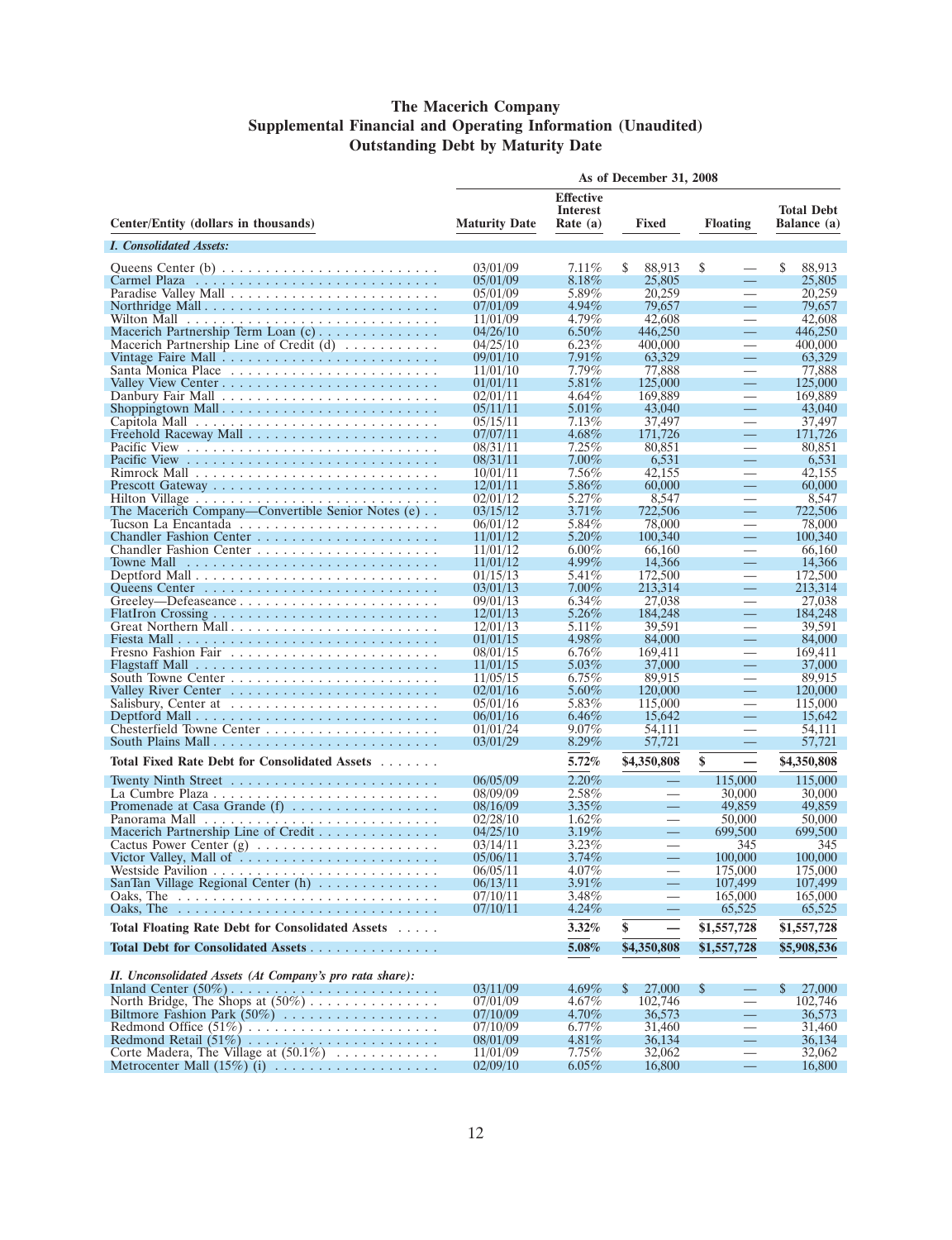|                                                    | As of December 31, 2008 |                                                   |                                |                                           |                                  |  |  |
|----------------------------------------------------|-------------------------|---------------------------------------------------|--------------------------------|-------------------------------------------|----------------------------------|--|--|
| Center/Entity (dollars in thousands)               | <b>Maturity Date</b>    | <b>Effective</b><br><b>Interest</b><br>Rate $(a)$ | Fixed                          | <b>Floating</b>                           | <b>Total Debt</b><br>Balance (a) |  |  |
|                                                    | 04/11/10                | $6.11\%$                                          | \$<br>28,700                   | \$<br>$\overline{\phantom{0}}$            | \$<br>28,700                     |  |  |
|                                                    | 06/01/10                | $8.14\%$                                          | 28,793                         | $\equiv$                                  | 28,793                           |  |  |
|                                                    | 07/01/10                | 5.28%                                             | 19.783                         | $\overline{\phantom{0}}$                  | 19.783                           |  |  |
| Stonewood Mall $(51\%)$                            | 12/11/10                | $7.44\%$                                          | 37,264                         | $\equiv$                                  | 37,264                           |  |  |
| Arrowhead Towne Center (33.3%)                     | 10/01/11                | 6.38%                                             | 26,007                         | $\equiv$                                  | 26,007                           |  |  |
| SanTan Village Power Center $(34.9\%)$             | 02/01/12                | $5.33\%$                                          | 15,705                         | $\equiv$                                  | 15,705                           |  |  |
|                                                    | 05/10/12                | 5.96%                                             | 92,120                         | $\equiv$                                  | 92,120                           |  |  |
|                                                    | 05/10/12                | $8.33\%$                                          | 41.109                         | $\equiv$                                  | 41.109                           |  |  |
|                                                    | 05/10/12                | 8.33%                                             | 39,707                         |                                           | 39,707                           |  |  |
|                                                    | 01/01/13                | $6.02\%$                                          | 15,450                         | $\equiv$                                  | 15,450                           |  |  |
| Kierland Main Street (24.5%)                       | 01/02/13                | 4.99%                                             | 3,753                          |                                           | 3,753                            |  |  |
| Scottsdale Fashion Square $(50\%)$                 | 07/08/13                | 5.66%                                             | 275,000                        | $\qquad \qquad -$                         | 275,000                          |  |  |
|                                                    | 02/17/14                | 4.78%                                             | 165,754                        | $\overbrace{\phantom{aaaaa}}$             | 165,754                          |  |  |
|                                                    | 06/01/15                | 5.43%                                             | 127,500                        | $\equiv$                                  | 127,500                          |  |  |
|                                                    | 08/15/15                | 6.12%<br>$6.39\%$                                 | 74,706<br>14.850               | $\overbrace{\phantom{aaaaa}}$<br>$\equiv$ | 74,706<br>14.850                 |  |  |
| Chandler Festival $(50\%)$                         | 11/01/15                | 6.37%                                             | 9.450                          |                                           | 9.450                            |  |  |
|                                                    | 11/01/15<br>01/01/16    | $6.04\%$                                          | 127,500                        | $\qquad \qquad$<br>$\equiv$               | 127,500                          |  |  |
|                                                    | 06/01/16                | 5.80%                                             | 84,000                         | $\overbrace{\phantom{aaaaa}}$             | 84,000                           |  |  |
| Empire Mall $(50\%)$                               | 06/01/16                | 5.81\%                                            | 88,150                         | $\overline{\phantom{0}}$                  | 88,150                           |  |  |
|                                                    | 06/01/16                | 5.84%                                             | 59,127                         | $\overline{\phantom{0}}$                  | 59,127                           |  |  |
|                                                    | 06/01/16                | 5.82%                                             | 43.625                         |                                           | 43.625                           |  |  |
|                                                    | 06/01/16                | 5.82%                                             | 47,000                         | $\overbrace{\phantom{aaaaa}}$             | 47,000                           |  |  |
|                                                    | 06/01/16                | 5.82%                                             | 50,750                         | Ξ,                                        | 50,750                           |  |  |
|                                                    | 06/01/16                | 5.85%                                             | 22,997                         | $\overbrace{\phantom{aaaaa}}$             | 22,997                           |  |  |
|                                                    | 10/01/16                | 6.41%                                             | 12,799                         | 二                                         | 12,799                           |  |  |
|                                                    | 01/01/33                | $6.35\%$                                          | 1,836                          |                                           | 1,836                            |  |  |
| Total Fixed Rate Debt for Unconsolidated Assets    |                         | 5.83%                                             | \$1,836,210                    | \$<br>$\overline{\phantom{m}}$            | \$1,836,210                      |  |  |
| Superstition Springs Center (33.3%)                | 09/09/09                | 1.25%                                             | $\overline{\phantom{0}}$       | 22,498                                    | 22,498                           |  |  |
|                                                    | 10/09/09                | $1.90\%$                                          | $\equiv$                       | 31,125                                    | 31,125                           |  |  |
| Metrocenter Mall $(15\%)$ (i)                      | 02/09/10                | $8.02\%$                                          | $\overline{\phantom{0}}$       | 3.240                                     | 3.240                            |  |  |
|                                                    | 03/04/10                | $2.14\%$                                          | $=$                            | 25,750                                    | 25,750                           |  |  |
|                                                    | 11/18/10                | 3.38%                                             | $\overline{\phantom{0}}$       | 1.679                                     | 1.679                            |  |  |
|                                                    | 12/17/10                | $4.11\%$                                          | Ξ,                             | 10,700                                    | 10,700                           |  |  |
| Chandler Village Center (50%)                      | 01/15/11                | $2.57\%$                                          |                                | 8.643                                     | 8.643                            |  |  |
|                                                    | 06/01/11                | $3.94\%$                                          | $\equiv$                       | 11,560                                    | 11,560                           |  |  |
| Los Cerritos Center $(51\%)$                       | 07/01/11                | 2.14%                                             |                                | 66,300                                    | 66,300                           |  |  |
| Total Floating Rate Debt for Unconsolidated Assets |                         | 2.36%                                             | \$<br>$\overline{\phantom{0}}$ | \$181,495                                 | \$181,495                        |  |  |
| Total Debt for Unconsolidated Assets               |                         | 5.51%                                             | \$1,836,210                    | \$181,495                                 | \$2,017,705                      |  |  |
|                                                    |                         | 5.19%                                             | \$6,187,018                    | \$1,739,223                               | \$7,926,241                      |  |  |
|                                                    |                         |                                                   | 78.06%                         | 21.94%                                    | 100.00%                          |  |  |

*(a) The debt balances include the unamortized debt premiums/discounts. Debt premiums/discounts represent the excess of the fair value of debt over the principal value of debt assumed in various acquisitions and are amortized into interest expense over the remaining term of the related debt in a manner that approximates the effective interest method. The annual interest rate in the above table represents the effective interest rate, including the debt premiums/discounts and loan financing costs.*

*(b) The existing loan was replaced by a new \$130.0 million loan on February 2, 2009. The new loan bears interest at 7.5% and matures on March 1, 2013.*

*(c) This debt has an interest rate swap agreement which effectively fixed the interest rate from December 1, 2005 to April 15, 2010.*

*(d) This debt has an interest rate swap agreement which effectively fixed the interest rate from September 12, 2006 to April 25, 2011.*

*(e) These convertible senior notes were issued on 3/16/07 in an aggregate amount of \$950.0 million. The above table includes the unamortized discount of \$4.7 million and the annual interest rate represents the effective interest rate, including the discount. In the fourth quarter of 2008, the Company retired \$222.8 million of the notes.*

*(f) This property is a consolidated joint venture. The above debt balance represents the Company's pro rata share of 51.3%.*

*(g) This property is a consolidated joint venture. The above debt balance represents the Company's pro rata share of 52.8%.*

*(h) This property is a consolidated joint venture. The above debt balance represents the Company's pro rata share of 84.9%.*

*(i) This debt has an interest rate swap agreement, expiring February 15, 2009, which effectively fixed the interest rate.*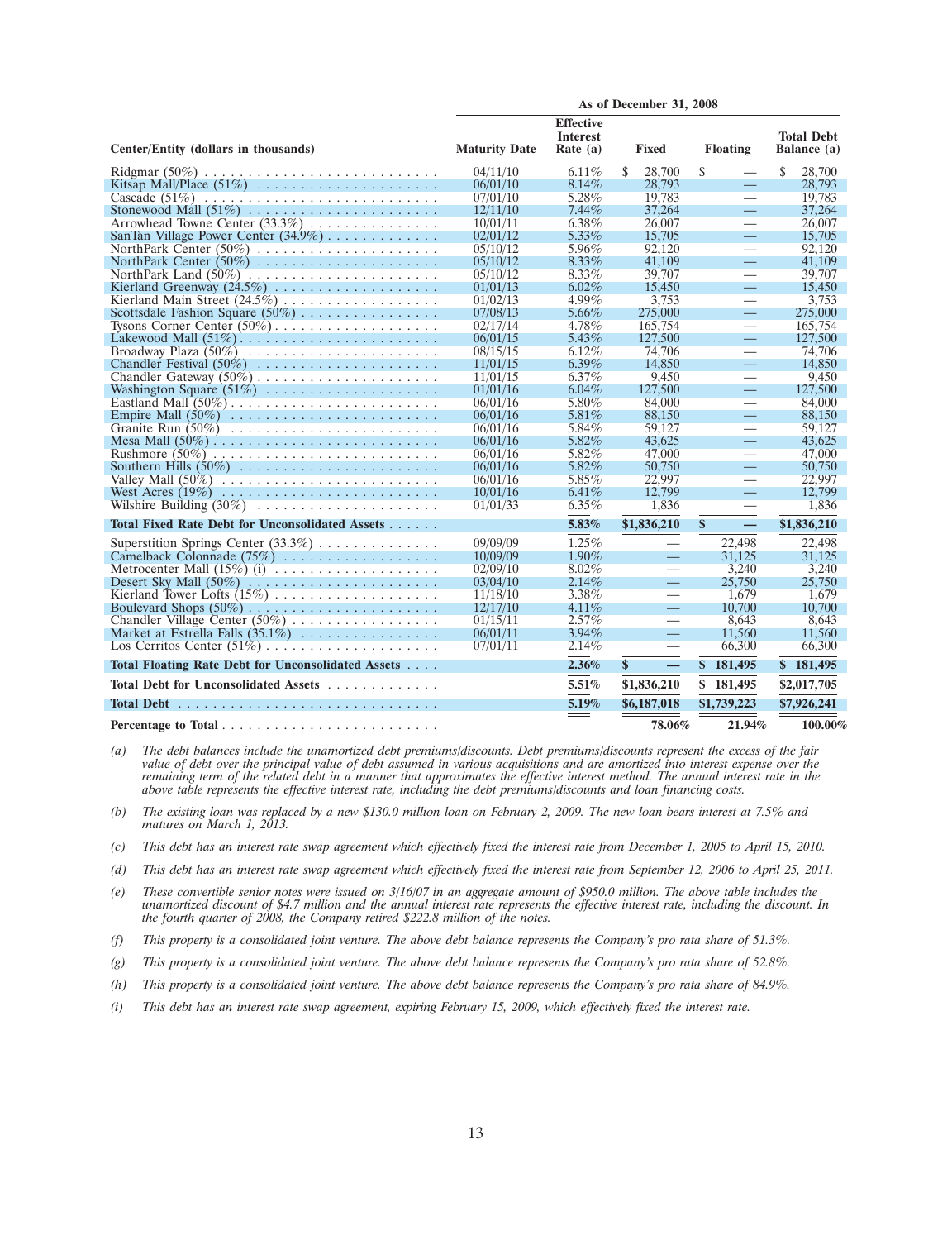#### **The Macerich Company Supplemental Financial and Operating Information (Unaudited) 2009 Summary of Financing Activity (at Company's pro rata share)**

| Center/Entity (dollars in thousands)                    | <b>Sales PSF as</b><br>of 12/31/08 | <b>Maturity</b><br>Date | <b>Total Debt</b><br><b>Maturing in 2009</b><br>(Balance as of<br>12/31/08 | <b>Less Debt with</b><br><b>Extension</b><br><b>Options</b> | <b>Net Debt</b><br><b>Maturing</b> in<br>2009 | <b>Estimated</b><br><b>New</b><br>Proceeds(a) | <b>Estimated</b><br><b>Net Proceeds</b><br>Over<br><b>Existing</b><br>Loan<br>Amount(a) |
|---------------------------------------------------------|------------------------------------|-------------------------|----------------------------------------------------------------------------|-------------------------------------------------------------|-----------------------------------------------|-----------------------------------------------|-----------------------------------------------------------------------------------------|
| 2009 closed financings/commitments:                     |                                    |                         |                                                                            |                                                             |                                               |                                               |                                                                                         |
|                                                         | \$876                              | 03/01/13                | \$88,913                                                                   |                                                             | \$88,913                                      | \$130,000                                     | \$41,087                                                                                |
|                                                         | n/a                                | 07/10/09                | 31,460                                                                     |                                                             | 31.460                                        | 31,620                                        | <b>160</b>                                                                              |
| Washington Square $(51\%)$ (d)                          | 682                                | 01/01/16                | 64,261                                                                     |                                                             | 64,261                                        | 127,500                                       | 63,239                                                                                  |
| Subtotal—funded or committed:                           |                                    |                         |                                                                            |                                                             | 184,634                                       | 289,120                                       | 104,486                                                                                 |
| 2009 loans maturing:                                    |                                    |                         |                                                                            |                                                             |                                               |                                               |                                                                                         |
|                                                         | 837                                | 07/10/09                | 36,573                                                                     |                                                             | 36,573                                        | 37,000                                        | 427                                                                                     |
|                                                         | 489                                | 05/01/09                | 25,805                                                                     |                                                             | 25,805                                        | 25,000                                        | (805)                                                                                   |
|                                                         | 788                                | 11/01/09                | 32,062                                                                     |                                                             | 32,062                                        | 55,000                                        | 22,938                                                                                  |
|                                                         | 444                                | 08/09/09                | 30,000                                                                     |                                                             | 30,000                                        | 25,000                                        | (5,000)                                                                                 |
|                                                         | n/a                                |                         |                                                                            |                                                             |                                               | 35,000                                        | 35,000                                                                                  |
|                                                         | 317                                | 07/01/09                | 79,657                                                                     |                                                             | 79,657                                        | 73,000                                        | (6,657)                                                                                 |
|                                                         | 311                                | 05/01/09                | 20,259                                                                     |                                                             | 20,259                                        | 100,000                                       | 79,741                                                                                  |
|                                                         | 361                                | 08/01/09                | 36.134                                                                     |                                                             | 36.134                                        | 35,000                                        | (1,134)                                                                                 |
|                                                         | 817                                | 07/01/09                | 102,746                                                                    |                                                             | 102,746                                       | 125,000                                       | 22,254                                                                                  |
|                                                         | 292                                | 11/01/09                | 42,608                                                                     |                                                             | 42,608                                        | 50,000                                        | 7,392                                                                                   |
| Subtotal—remaining 2009 maturities                      |                                    |                         |                                                                            |                                                             | 405,844                                       | 560,000                                       | 154,156                                                                                 |
| Expected fundings under existing/new development loans: |                                    |                         |                                                                            |                                                             |                                               |                                               |                                                                                         |
|                                                         |                                    |                         |                                                                            |                                                             |                                               | 5,000                                         | 5,000                                                                                   |
|                                                         | n/a                                |                         |                                                                            |                                                             |                                               | 50,000                                        | 50,000                                                                                  |
|                                                         |                                    |                         |                                                                            |                                                             |                                               | 20,000                                        | 20,000                                                                                  |
| 2009 loans with extension options $(g)$ :               |                                    |                         |                                                                            |                                                             |                                               |                                               |                                                                                         |
| Camelback Colonnade $(75\%)$                            |                                    | 10/09/09                | 31,125                                                                     | \$31,125                                                    |                                               |                                               |                                                                                         |
|                                                         |                                    | 03/11/09                | 27,000                                                                     | 27,000                                                      | -                                             |                                               |                                                                                         |
|                                                         |                                    | 08/16/09                | 49,859                                                                     | 49,859                                                      |                                               |                                               |                                                                                         |
| Superstition Springs Center (33.3%)                     |                                    | 09/09/09                | 22,498                                                                     | 22,498                                                      | $\overline{\phantom{0}}$                      |                                               |                                                                                         |
| 2009 loans under negotiation for extension:             |                                    |                         |                                                                            |                                                             |                                               |                                               |                                                                                         |
|                                                         |                                    | 06/05/09                | 115,000                                                                    | 115,000                                                     |                                               |                                               |                                                                                         |
|                                                         | \$565<br>$=$ $-$                   |                         | \$835,960                                                                  | \$245,482                                                   | \$590,478                                     | \$924,120                                     | \$333,642                                                                               |
|                                                         |                                    |                         |                                                                            |                                                             |                                               |                                               |                                                                                         |

(a) Much of this information is estimated and may change from time to time. See the Company's Forward Looking Statements disclosure on page 1 for factors that may effect the information provided in this table.

(b) The Company refinanced this loan on a portion of Queens Center on February 1, 2009 with a new loan for \$130.0 million at a fixed rate of 7.50% that matures 3/1/2013.

(c) The Company has received a commitment for a \$32 million refinancing for five years, at a fixed rate of 7.50% which is expected to close in May 2009.

(d) The Company refinanced this loan on December 10, 2008 with a new loan for \$127.5 million at a fixed rate of 6.0% that matures 1/1/2016.

(e) This anticipates the exercise of an accordion funding from the existing mortgage.

(f) This anticipates a new development financing totaling approximately \$75.0 million.

(g) These loans have extension options that have not yet been exercised by the Company.

(h) The Company is currently negotiating a three year extension of this loan.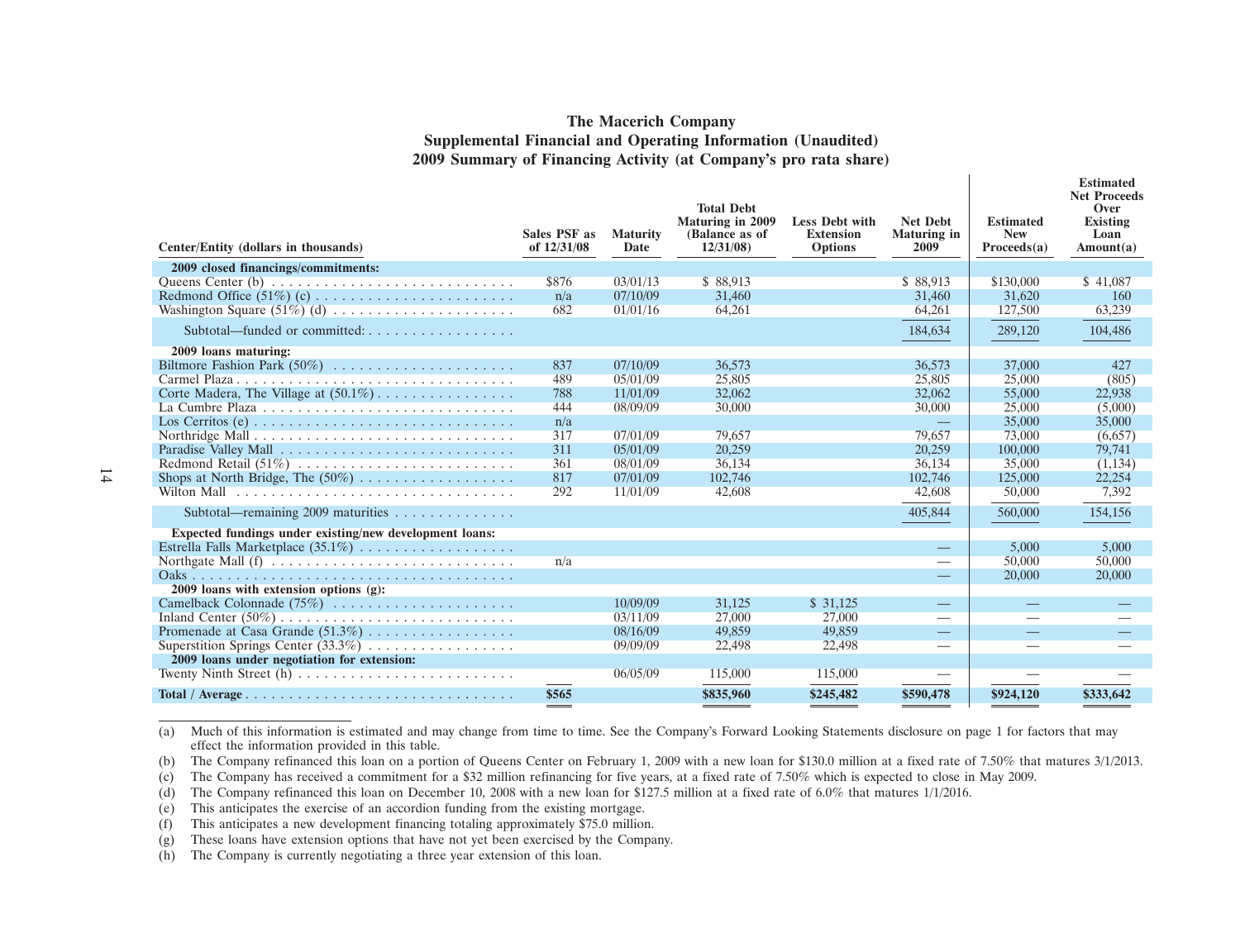#### **The Macerich Company Supplemental Financial and Operating Information (Unaudited) 2010 Summary of Financing Activity (at Company's pro rata share)**

| Center/Entity (dollars in thousands)                                      | <b>Sales PSF as</b><br>of 12/31/08 | <b>Maturity</b><br>Date | <b>Total Debt</b><br>Maturing in 2010<br>(Balance as of<br>12/31/08 | <b>Less Debt with</b><br><b>Extension</b><br><b>Options</b> | <b>Net Debt</b><br><b>Maturing in</b><br>2010 | <b>Estimated</b><br><b>New</b><br>Proceeds(a) | <b>Estimated</b><br><b>Net Proceeds</b><br>Over<br><b>Existing</b><br>Loan<br>Amount(a) |
|---------------------------------------------------------------------------|------------------------------------|-------------------------|---------------------------------------------------------------------|-------------------------------------------------------------|-----------------------------------------------|-----------------------------------------------|-----------------------------------------------------------------------------------------|
| 2010 loans maturing:                                                      |                                    |                         |                                                                     |                                                             |                                               |                                               |                                                                                         |
|                                                                           | 386                                | 12/17/10                | 10,700<br>\$.                                                       |                                                             | \$10,700                                      | S<br>13,000                                   | 2,300                                                                                   |
|                                                                           | 307                                | 10/09/10                | 31,125                                                              |                                                             | 31,125                                        | 42,000                                        | 10,875                                                                                  |
|                                                                           | 338                                | 07/01/10                | 19.783                                                              |                                                             | 19.783                                        | 17,000                                        | (2,783)                                                                                 |
|                                                                           | n/a                                | 11/18/10                | 1,679                                                               |                                                             | 1.679                                         |                                               | (1,679)                                                                                 |
|                                                                           | 378                                | 06/01/10                | 28,793                                                              |                                                             | 28,793                                        | 40,000                                        | 11,207                                                                                  |
| Macerich Partnership—Term Loan                                            | n/a                                | 04/26/10                | 446,250                                                             |                                                             | 446,250                                       | 350,000                                       | (96,250)                                                                                |
| Metrocenter Mall (15%)                                                    | 274                                | 02/09/10                | 20,040                                                              |                                                             | 20,040                                        | 10.500                                        | (9,540)                                                                                 |
|                                                                           | 311                                | 04/11/10                | 28,700                                                              |                                                             | 28,700                                        | 25,000                                        | (3,700)                                                                                 |
| Santa Monica Place                                                        | n/a                                | 11/01/10                | 77,888                                                              |                                                             | 77,888                                        | 220,000                                       | 142,112                                                                                 |
|                                                                           | 420                                | 12/11/10                | 37,264                                                              |                                                             | 37,264                                        | 75,000                                        | 37,736                                                                                  |
|                                                                           | 484                                | 09/01/10                | 63,329                                                              |                                                             | 63,329                                        | 180,000                                       | 116,671                                                                                 |
| Expected fundings under existing/new development<br>loans:                |                                    |                         |                                                                     |                                                             |                                               |                                               |                                                                                         |
| Estrella Falls Marketplace $(35.1\%) \dots \dots \dots \dots$             |                                    |                         |                                                                     |                                                             |                                               | 5,000                                         | 5,000                                                                                   |
| Northgate Mall $\ldots \ldots \ldots \ldots \ldots \ldots \ldots \ldots$  |                                    |                         |                                                                     |                                                             |                                               | 25,000                                        | 25,000                                                                                  |
|                                                                           |                                    |                         |                                                                     |                                                             |                                               | 40,000                                        | 40,000                                                                                  |
| 2010 loans with extension options:                                        |                                    |                         |                                                                     |                                                             |                                               |                                               |                                                                                         |
|                                                                           |                                    | 03/04/10                | 25,750                                                              | 25,750<br>S.                                                |                                               |                                               |                                                                                         |
| Macerich Partnership-Line of Credit                                       |                                    | 04/26/10                | 1,099,500                                                           | 1,099,500                                                   |                                               |                                               |                                                                                         |
|                                                                           |                                    | 02/28/10                | 50,000                                                              | 50,000                                                      |                                               |                                               |                                                                                         |
| Promenade at Casa Grande $(51.3\%)$                                       |                                    | 08/16/10                | 49,859                                                              | 49.859                                                      |                                               |                                               |                                                                                         |
| Superstition Springs Center (33.3%)                                       |                                    | 09/09/10                | 22,498                                                              | 22,498                                                      |                                               |                                               |                                                                                         |
| Total / Average $\ldots \ldots \ldots \ldots \ldots \ldots \ldots \ldots$ | \$362                              |                         | \$2,013,158                                                         | \$1,247,607                                                 | \$765,551                                     | \$1,042,500                                   | \$276,949                                                                               |

(a) Much of this information is estimated and may change from time to time. See the Company's Forward Looking Statements disclosure on page 1 for factors that may effect the information in this table.